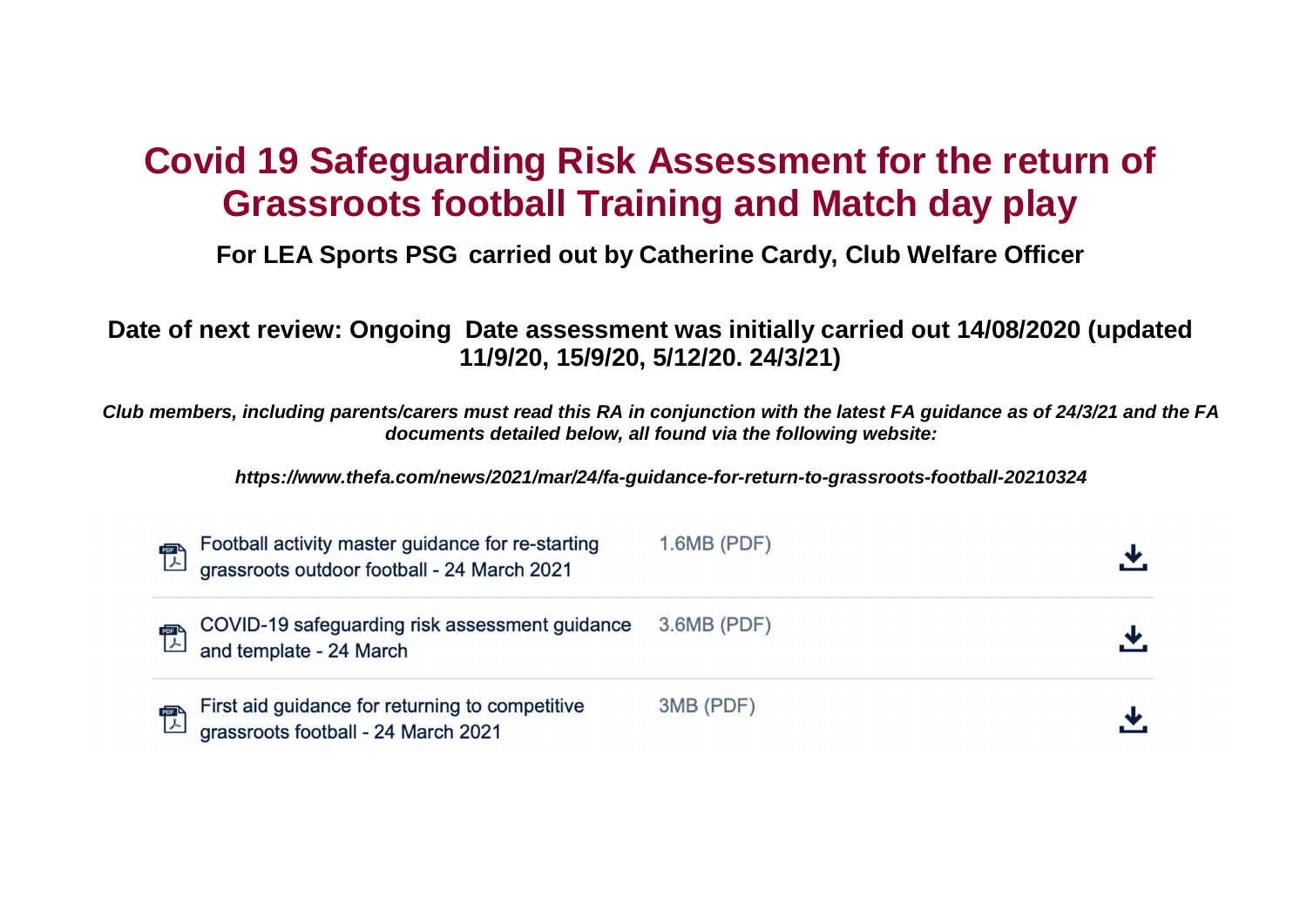| <b>Identified hazards</b> | <b>Areas to</b><br>consider | Who may be<br>affected                                                      | <b>Suggested action</b>                                                                                                                                                                                           | <b>Actions taken to</b><br>control measures                                                                                                                                                                                                                                                                                                                 | Who needs to carry<br>out the action? | When is the<br>action needed<br>by? | <b>Done</b>                                                                                                          |
|---------------------------|-----------------------------|-----------------------------------------------------------------------------|-------------------------------------------------------------------------------------------------------------------------------------------------------------------------------------------------------------------|-------------------------------------------------------------------------------------------------------------------------------------------------------------------------------------------------------------------------------------------------------------------------------------------------------------------------------------------------------------|---------------------------------------|-------------------------------------|----------------------------------------------------------------------------------------------------------------------|
| Pre-planning              | Number of<br>players        | All club<br>players,<br>coaches.<br>managers, and<br>the General<br>public. | The club must<br>ensure social<br>distancing<br>guidelines can be<br>maintained. This<br>should include<br>assessing the<br>maximum number of<br>players and staff<br>that can safely<br>operate in each<br>area. | A maximum of 30<br>players as per FA<br>and government<br>guidelines*. Social<br>distancing<br>measures put into<br>place. Match day<br>play will be a<br>greater number<br>than at a training<br>session due to both<br>teams having a<br>match day squad<br>plus coaches, first<br>aiders and match<br>day officials like<br>referees and lines<br>person | All coaches and<br>players.           | Straight away                       | Ongoing<br>This is an<br>ongoing Risk<br>Assessment<br>due to<br>Government<br>guidance<br>changing week<br>by week. |
|                           | Training<br>sessions        | All club<br>players,<br>coaches,<br>managers, and<br>the General<br>public. | The type, duration,<br>layout, and location<br>should all be<br>considered.<br>Sessions should be<br>pre planned to<br>ensure that social                                                                         | Limited drills such<br>as fitness only drills<br>and small sided<br>games no more<br>than 5 a side*.                                                                                                                                                                                                                                                        | All coaches and<br>players.           | Straight away                       |                                                                                                                      |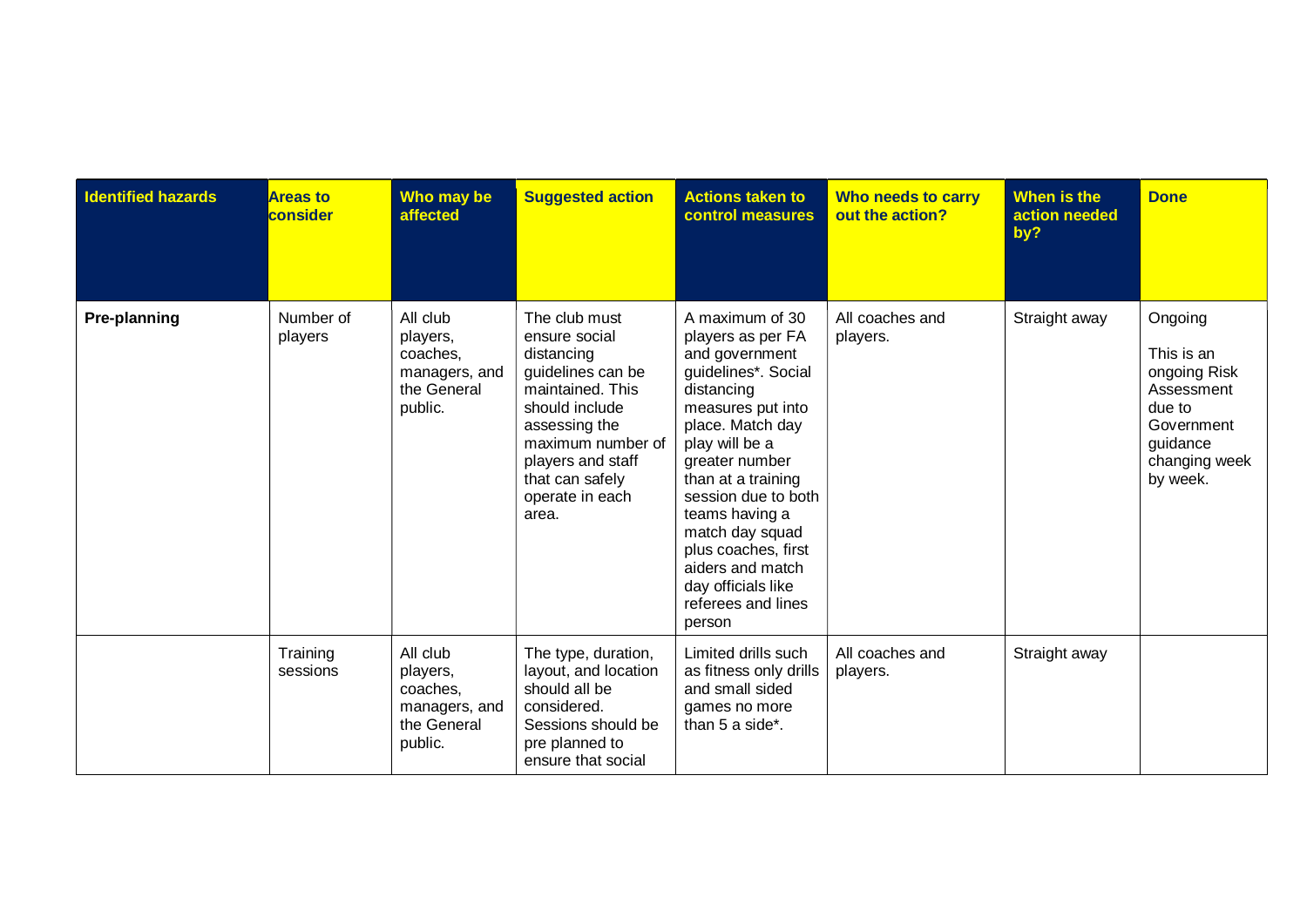|                              |                                                                                                                      |                                              | distancing can<br>always be<br>maintained and<br>structured to enable<br>adherence to the<br>risk assessment.                                         |                                                                                                                                                                                                                                                                                                                                                                           |                                     |               |         |
|------------------------------|----------------------------------------------------------------------------------------------------------------------|----------------------------------------------|-------------------------------------------------------------------------------------------------------------------------------------------------------|---------------------------------------------------------------------------------------------------------------------------------------------------------------------------------------------------------------------------------------------------------------------------------------------------------------------------------------------------------------------------|-------------------------------------|---------------|---------|
|                              | High risk<br>players and<br>staff /<br>volunteers                                                                    | All club<br>players,<br>coaches,<br>managers | Limit coaches and<br>players with<br>underlying health<br>conditions from<br>attending or working<br>with a training<br>session or match<br>day play. | Advise all coaches<br>and players of the<br>measures that<br>have been put into<br>place to minimise<br>the spread of the<br>infection.<br>Players/coaches<br>will be advised of<br>the risk due to their<br>underlying<br>condition to refrain<br>from attending<br>training or match<br>day play. At this<br>point a<br>player/coach can<br>make their own<br>decision. | All coaches and<br>players          | Straight away |         |
| <b>Safeguarding children</b> | The impact of<br>Covid-19 may<br>have caused<br>some children<br>to become<br>anxious or<br>unsure about<br>resuming | Players                                      | Clubs should offer to<br>speak to<br>parents/carers of<br>children about<br>potential issues<br>if needed and make<br>gradual<br>introductions if     | Clubs should only<br>support their return<br>to football when<br>they and their<br>parents/carers feel<br>confident for them<br>to do so.                                                                                                                                                                                                                                 | CWO, coaches,<br>managers, parents. | Immediately   | Ongoing |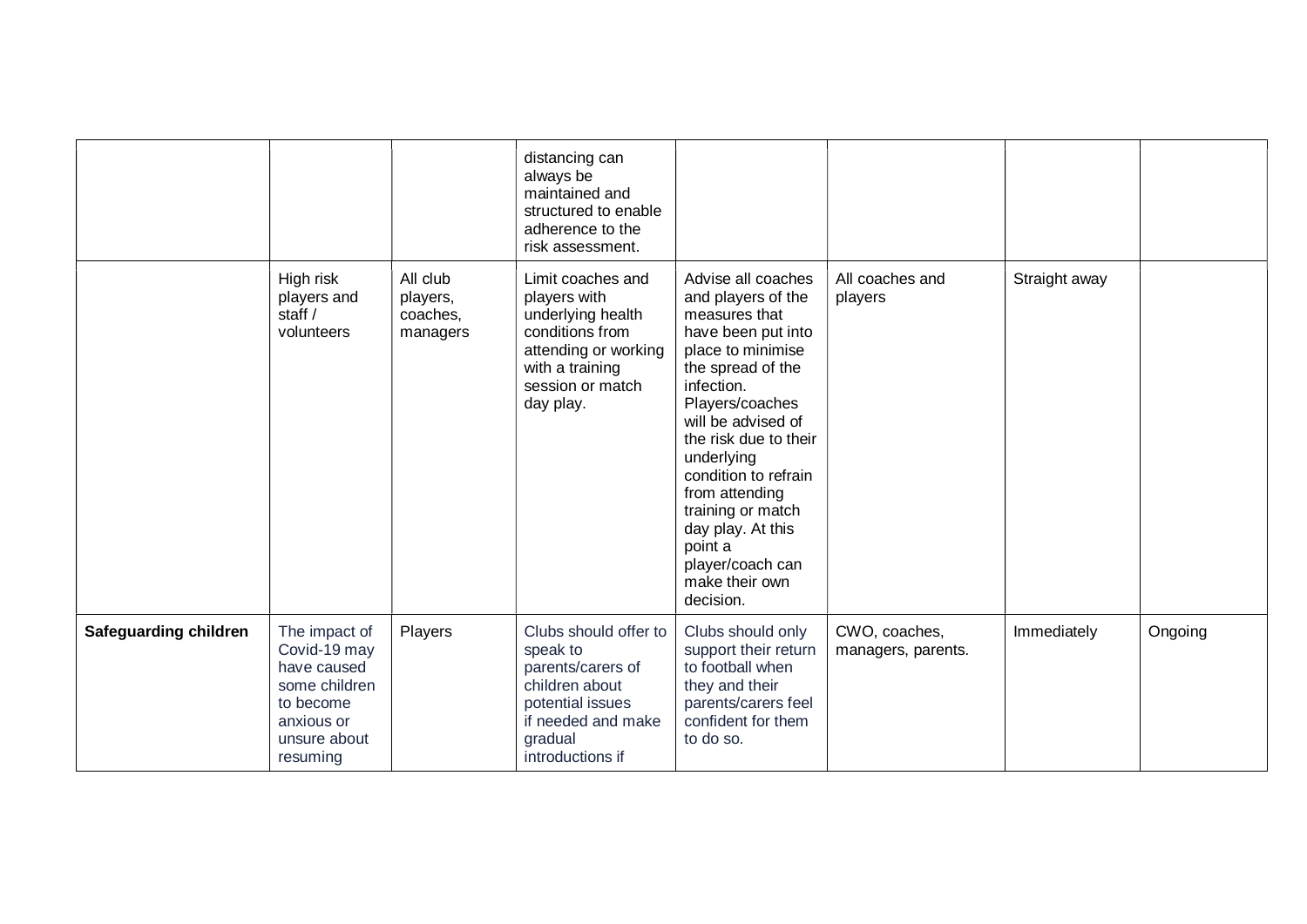|                        | activity.<br>Concerns may<br>relate to levels<br>of fitness, skill<br>or friendship<br>groups, others<br>will be<br>delighted to be<br>able to return<br>to football. |                                                                  | needed, particularly<br>when needing to<br>incorporate new<br>protective<br>measures.                                        |                                                                                                                                                                                                                                          |                                                       |               |                                 |
|------------------------|-----------------------------------------------------------------------------------------------------------------------------------------------------------------------|------------------------------------------------------------------|------------------------------------------------------------------------------------------------------------------------------|------------------------------------------------------------------------------------------------------------------------------------------------------------------------------------------------------------------------------------------|-------------------------------------------------------|---------------|---------------------------------|
| <b>Written consent</b> | Consent for<br>children to<br>take part in<br>football<br>training and<br>matches.                                                                                    | Parents/carers<br>and children                                   | Make sure parents<br>are aware of the<br>Covid 19 risk<br>assessment and<br>measures put in<br>place.                        | Parents must<br>provide a written<br>consent for<br>children (email or<br>paper version).<br>Coaches/Managers<br>to collect consent<br>forms/emails.<br>Retain emails, but<br>send list of players<br>with consent to<br>Club Secretary. | Coaches/Managers                                      | Straight away | Before training<br>recommences. |
| <b>Communication</b>   | Communicate<br>information to<br>all staff,<br>volunteers,<br>players.                                                                                                | All club<br>players,<br>coaches,<br>managers, and<br>club staff. | The Covid 19 risk<br>assessment and<br>symptoms, and the<br>practices that should<br>be undertaken to<br>mitigate the risks. | All players,<br>coaches,<br>managers, and<br>staff will be sent a<br>list of symptoms to<br>be aware of, all of<br>the rules they will<br>need to comply<br>with, a copy of the<br>risk assessment                                       | All players, coaches,<br>managers, and club<br>staff. | Straight away | Ongoing                         |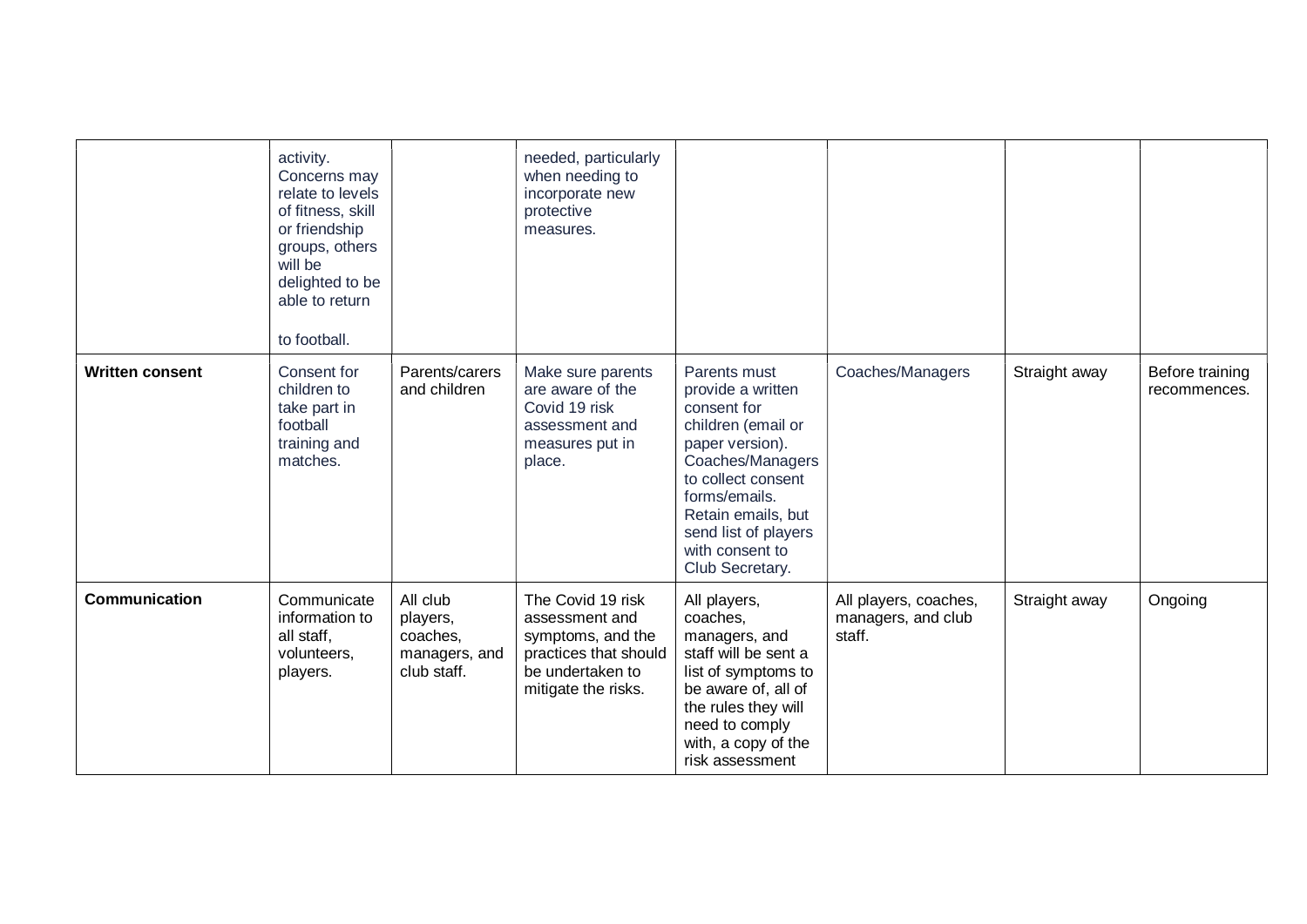|                              |                                                                                                        |                                                                             |                                                                                                                                                                                                                  | and other<br>supporting FA<br>documents to<br>make sure they are<br>fully aware of<br>what's expected.                                                                                                                                     |                                          |                           |         |
|------------------------------|--------------------------------------------------------------------------------------------------------|-----------------------------------------------------------------------------|------------------------------------------------------------------------------------------------------------------------------------------------------------------------------------------------------------------|--------------------------------------------------------------------------------------------------------------------------------------------------------------------------------------------------------------------------------------------|------------------------------------------|---------------------------|---------|
| <b>First Aid consumables</b> | Where are you<br>going to<br>dispose of any<br>first aid<br>consumables                                | All club<br>players,<br>coaches,<br>managers.                               | A designated bag<br>that all used gloves<br>and wipes be can be<br>put in and disposed<br>of accordingly and<br>safely.                                                                                          | We will have a<br>designated clear<br>plastic bag for all<br>used gloves and<br>wipes. These bags<br>can be zip tied and<br>placed into an<br>appropriate bin.                                                                             | Designated first aider                   | Straight away             | Ongoing |
| Dirty hi-vis bib bag         | If bibs are<br>used, players<br>using bibs<br>must not be<br>shared and<br>washed before<br>use again. | All players                                                                 | Bibs can not be<br>shared and must be<br>washed before<br>anyone uses them<br>again. Separation<br>will be required.                                                                                             | Players take them<br>home and wash<br>bibs.                                                                                                                                                                                                | Players/parents/carers                   | After<br>training/matches | Ongoing |
| Pre-Match Day play           | Separation of<br>both teams<br>before the<br>game home<br>and away<br>games.                           | All club<br>players,<br>coaches,<br>managers, and<br>the General<br>public. | Both teams to arrive<br>separately and<br>maintain social<br>distancing prior to<br>the game starting.<br>Separate car park<br>areas sign-posted in<br>advance of match<br>day. Substitutes,<br>coaches, and any | As a club we will<br>liaise with the team<br>we are playing that<br>particular week and<br>communicate that<br>on arrival, during,<br>and post-match we<br>will separate both<br>teams by being<br>opposite sides of<br>the pitch enabling | All players, coaches,<br>and club staff. | Straight away             |         |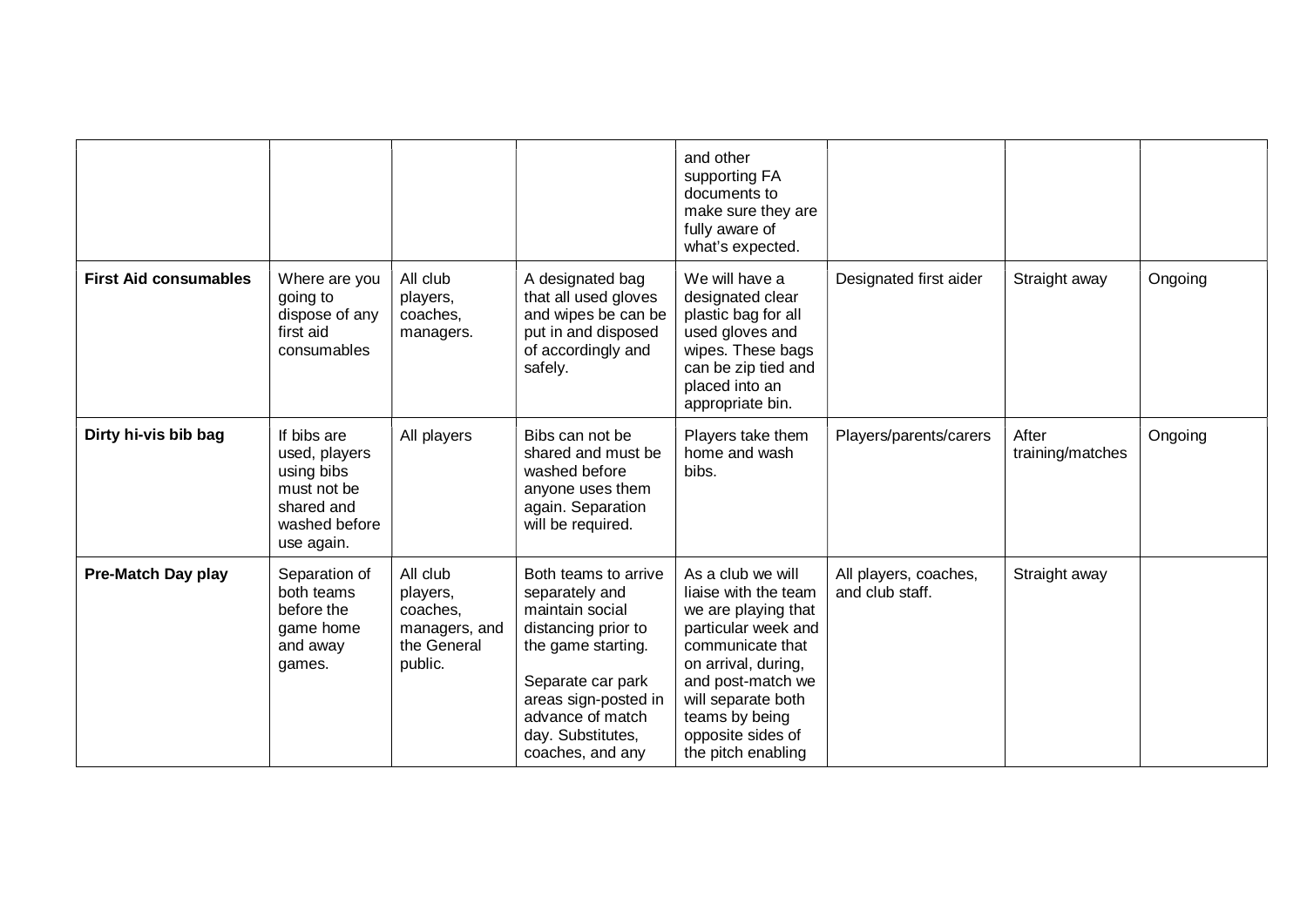|                                                                                                                                                                             |                                                                                                                               | club staff must<br>maintain social<br>distancing<br>throughout the<br>game and at the end<br>of the game.                                                               | us to have bigger<br>areas to practise<br>social distancing.<br>Players will be<br>required to space<br>out their match day<br>numbered bags by<br>2 meters along the<br>quoted area set<br>back from the side-<br>line by 3/4 meters<br>where possible.<br>This must be<br>maintained<br>throughout the<br>entire game.                           |                                                                |               |  |
|-----------------------------------------------------------------------------------------------------------------------------------------------------------------------------|-------------------------------------------------------------------------------------------------------------------------------|-------------------------------------------------------------------------------------------------------------------------------------------------------------------------|----------------------------------------------------------------------------------------------------------------------------------------------------------------------------------------------------------------------------------------------------------------------------------------------------------------------------------------------------|----------------------------------------------------------------|---------------|--|
| Home game<br>teams will<br>need to look at<br>provisions for:<br>Goals<br><b>Nets</b><br>being<br>put up<br>and<br>taking<br>down<br>Pegs<br>and<br>ties<br>Corner<br>flags | All players,<br>coaches, First<br>Aiders, and<br>match day<br>officials<br>(referees and<br>lines person if<br>in attendance) | A plan is in place<br>whereby home<br>teams must account<br>for how they intend<br>to carry out these<br>actions. All<br>equipment will be<br>disinfected after<br>use. | All equipment will<br>be disinfected after<br>use. GOALS:<br>Two people will be<br>needed to put out<br>goals. NETS:<br>A nominated<br>person will set up<br>nets.<br>PEGS AND TIES:<br>A nominated<br>person will set up<br>nets and.<br><b>CORNER FLAGS.</b><br><b>MATCH BALLS:</b><br>Two match balls<br>will be completely<br>sanitised before | All players, coaches,<br>club staff, and<br>nominated persons. | Straight away |  |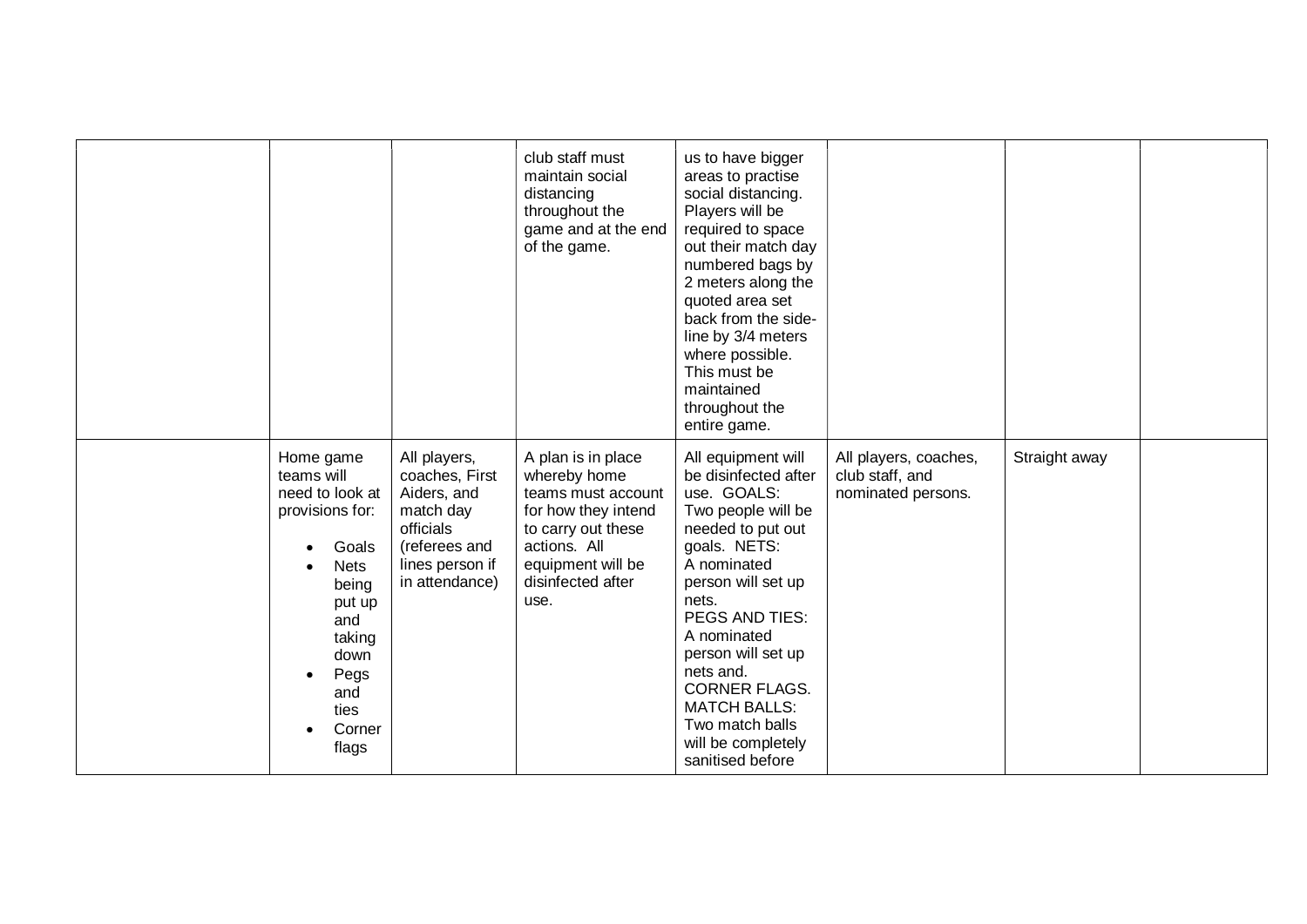| Match<br>$\bullet$ |  | the game and set      |  |  |
|--------------------|--|-----------------------|--|--|
| balls              |  | aside with no one     |  |  |
| Warm               |  | being able to use     |  |  |
| up                 |  | these balls and       |  |  |
| balls              |  | allocated to the      |  |  |
|                    |  | referee on the day.   |  |  |
|                    |  | We will not pass      |  |  |
|                    |  | these balls to the    |  |  |
|                    |  | referee he/she will   |  |  |
|                    |  | be told that they     |  |  |
|                    |  | are in a certain      |  |  |
|                    |  | place (on the side    |  |  |
|                    |  | line at the half way  |  |  |
|                    |  | line point) a         |  |  |
|                    |  | nominated person      |  |  |
|                    |  | will be required to   |  |  |
|                    |  | make sure this        |  |  |
|                    |  | action is carried out |  |  |
|                    |  | in line with the risk |  |  |
|                    |  | assessment.           |  |  |
|                    |  | Match day balls will  |  |  |
|                    |  | be sanitised again    |  |  |
|                    |  | at the end of the     |  |  |
|                    |  | game before being     |  |  |
|                    |  | stored away.          |  |  |
|                    |  | <b>WARM UP BALLS</b>  |  |  |
|                    |  | Out-field players     |  |  |
|                    |  | will only be able to  |  |  |
|                    |  | use one pre-          |  |  |
|                    |  | sanitised warm up     |  |  |
|                    |  | ball per 6 players    |  |  |
|                    |  | to reduce the use     |  |  |
|                    |  | of too many balls     |  |  |
|                    |  | and reduce            |  |  |
|                    |  | contamination. This   |  |  |
|                    |  |                       |  |  |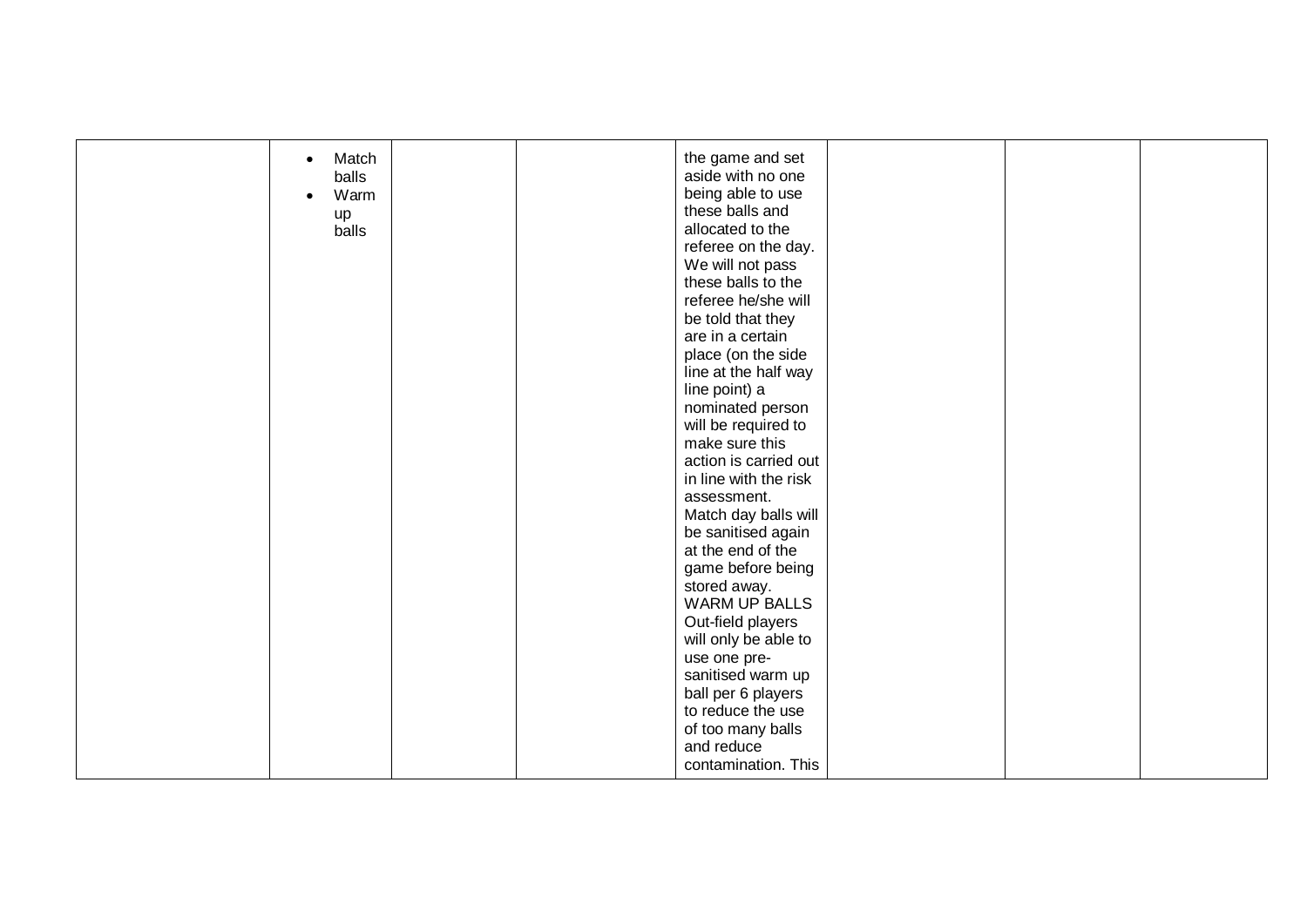|                       |                                                                                                       |                                                                              |                                                                                                                                                | falls in-line with<br>current fa and<br>government<br>guidance.<br>Goalkeepers will<br>use a separate ball<br>to warm up with the<br>goalkeeper coach<br>but only the<br>goalkeeper will be<br>able to touch the<br>ball with his/her<br>gloves.                                                                                                                                                                                      |                                                                        |               |  |
|-----------------------|-------------------------------------------------------------------------------------------------------|------------------------------------------------------------------------------|------------------------------------------------------------------------------------------------------------------------------------------------|---------------------------------------------------------------------------------------------------------------------------------------------------------------------------------------------------------------------------------------------------------------------------------------------------------------------------------------------------------------------------------------------------------------------------------------|------------------------------------------------------------------------|---------------|--|
| <b>Match Day play</b> | Social<br>distancing<br>throughout the<br>game. At the<br>start, during<br>the game and<br>post-game. | All club<br>players,<br>coaches,<br>managers, and<br>match day<br>officials. | Social distancing<br>must be maintained<br>at the start of the<br>game, at half time,<br>any drinks breaks,<br>and at the end of<br>each game. | We will require all<br>players, coaches,<br>managers, First<br>Aiders to social<br>distance before the<br>game, at half time,<br>and during any<br>drink breaks. We<br>plan to do this<br>where their<br>bags/water will be<br>spaced out 2<br>metres apart by<br>cones which is<br>where they will<br>remain before the<br>game until allowed<br>to warm up. A team<br>talk will be done<br>whereby players<br>will be in a socially | All club players,<br>coaches, managers,<br>and match day<br>Officials. | Straight away |  |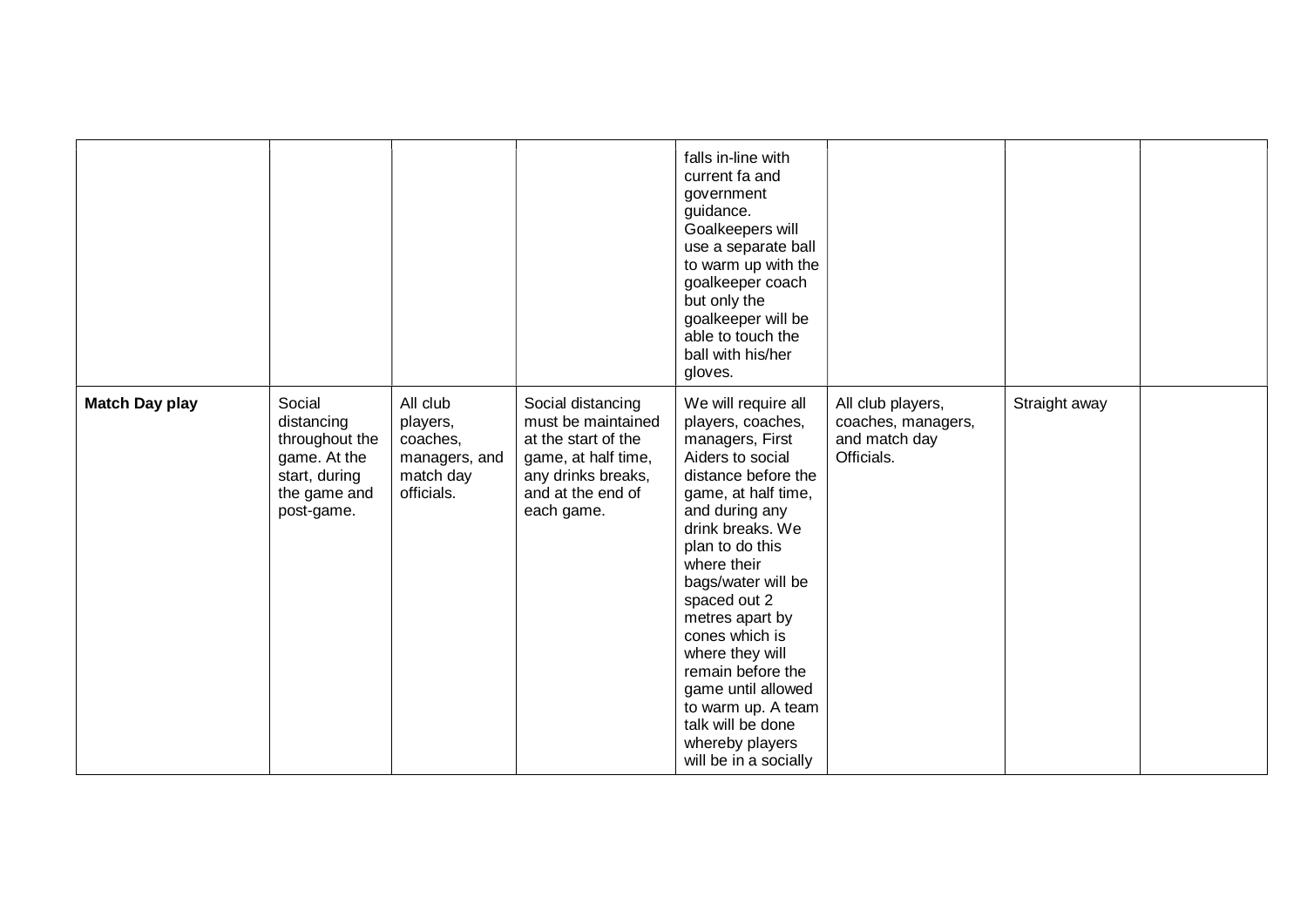|                          |                                                         |                                                                                    | distanced circle<br>with the manager<br>in the middle. At<br>half time players<br>will need to return<br>to their own cone<br>to have a drink and<br>return to a circle for<br>a half time team<br>talk. Any drinks<br>break, the players<br>will be required to<br>follow the above<br>procedure before<br>re-entering the field<br>of play. |                                      |               |  |
|--------------------------|---------------------------------------------------------|------------------------------------------------------------------------------------|-----------------------------------------------------------------------------------------------------------------------------------------------------------------------------------------------------------------------------------------------------------------------------------------------------------------------------------------------|--------------------------------------|---------------|--|
| Sanitisation of<br>balls | All club<br>players,<br>coaches,<br>managers            | Manager                                                                            | If a ball leaves the<br>pitch and is<br>touched by anyone<br>other than the<br>player that is<br>retrieving it the ball<br>will need to be<br>changed for a<br>sanitised clean<br>ball.                                                                                                                                                       | Manager                              | Straight away |  |
| Substitutes              | All players,<br>coaches,<br>managers, and<br>club staff | Substitutes will be<br>socially distanced<br>before entering the<br>field of play. | Managers will<br>ensure that<br>substitutes are<br>spaced out.                                                                                                                                                                                                                                                                                | All players                          | Straight away |  |
| Confrontation            | All players.                                            | Players removed<br>and will be required                                            | Players removed<br>and will be required                                                                                                                                                                                                                                                                                                       | All players on the field<br>of play. | Straight away |  |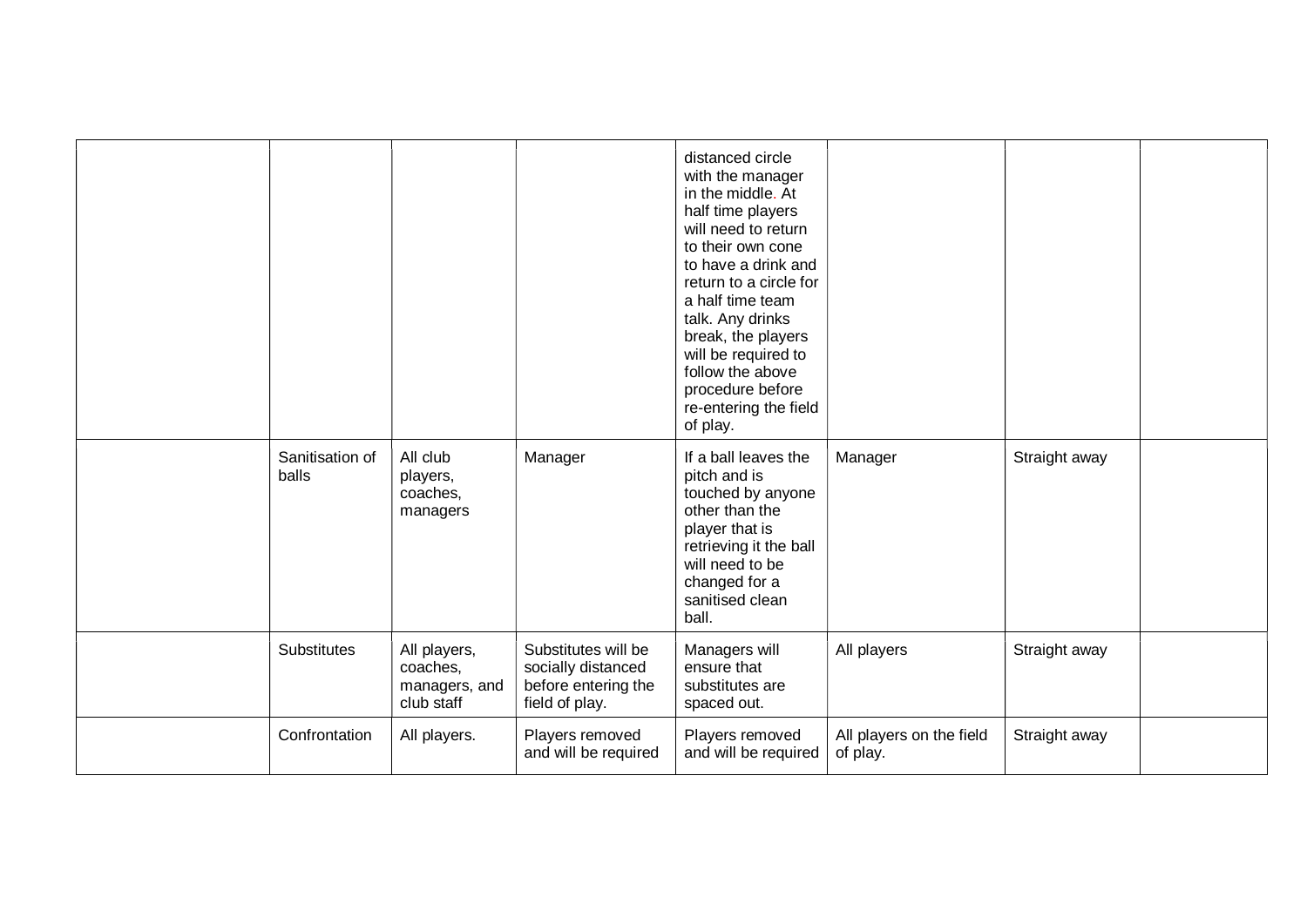| Head to head<br>contact.                                 |                                                                  | to sanitise their<br>forehead using<br>wipes.                                                                                                                                   | to wipe their<br>forehead.                                                                                                                                                                                   |                                                                               |               |  |
|----------------------------------------------------------|------------------------------------------------------------------|---------------------------------------------------------------------------------------------------------------------------------------------------------------------------------|--------------------------------------------------------------------------------------------------------------------------------------------------------------------------------------------------------------|-------------------------------------------------------------------------------|---------------|--|
| Sanitise at<br>breaks in play.                           | All players.                                                     | At breaks in play<br>such as half time<br>and drinks breaks<br>players are<br>encouraged to<br>sanitise their hands.                                                            | At breaks in play<br>such as half time<br>and drinks breaks<br>players will be<br>encouraged to<br>sanitise their hands<br>and wipe their<br>heads with wipes.                                               | All players on the field.                                                     | Straight away |  |
| Goal<br>celebrations<br>and post-<br>match<br>handshakes | All players                                                      | Players are remined<br>to refrain from close<br>contact goal<br>celebrations with<br>elbow to elbow<br>being a better<br>option. Post-match<br>handshakes are not<br>permitted. | Players will be<br>reminded to refrain<br>from close contact<br>goal celebrations<br>with elbow to elbow<br>being a better<br>option at a last<br>resort. Post-match<br>handshakes will<br>not be permitted. | All players, coaches,<br>managers, and club<br>staff.                         | Straight away |  |
| Post-match<br>dispersal.                                 | All club<br>players,<br>coaches,<br>managers, and<br>club staff. | All club players,<br>coaches, managers,<br>and club staff are<br>advised to leave the<br>vicinity of the match<br>as quickly and<br>safely as possible.                         | All club players,<br>coaches.<br>managers, and<br>club staff are<br>advised to leave<br>the vicinity of the<br>match as quickly<br>and safely as<br>possible.                                                | All club players,<br>coaches, managers,<br>club staff, and any<br>spectators. | Straight away |  |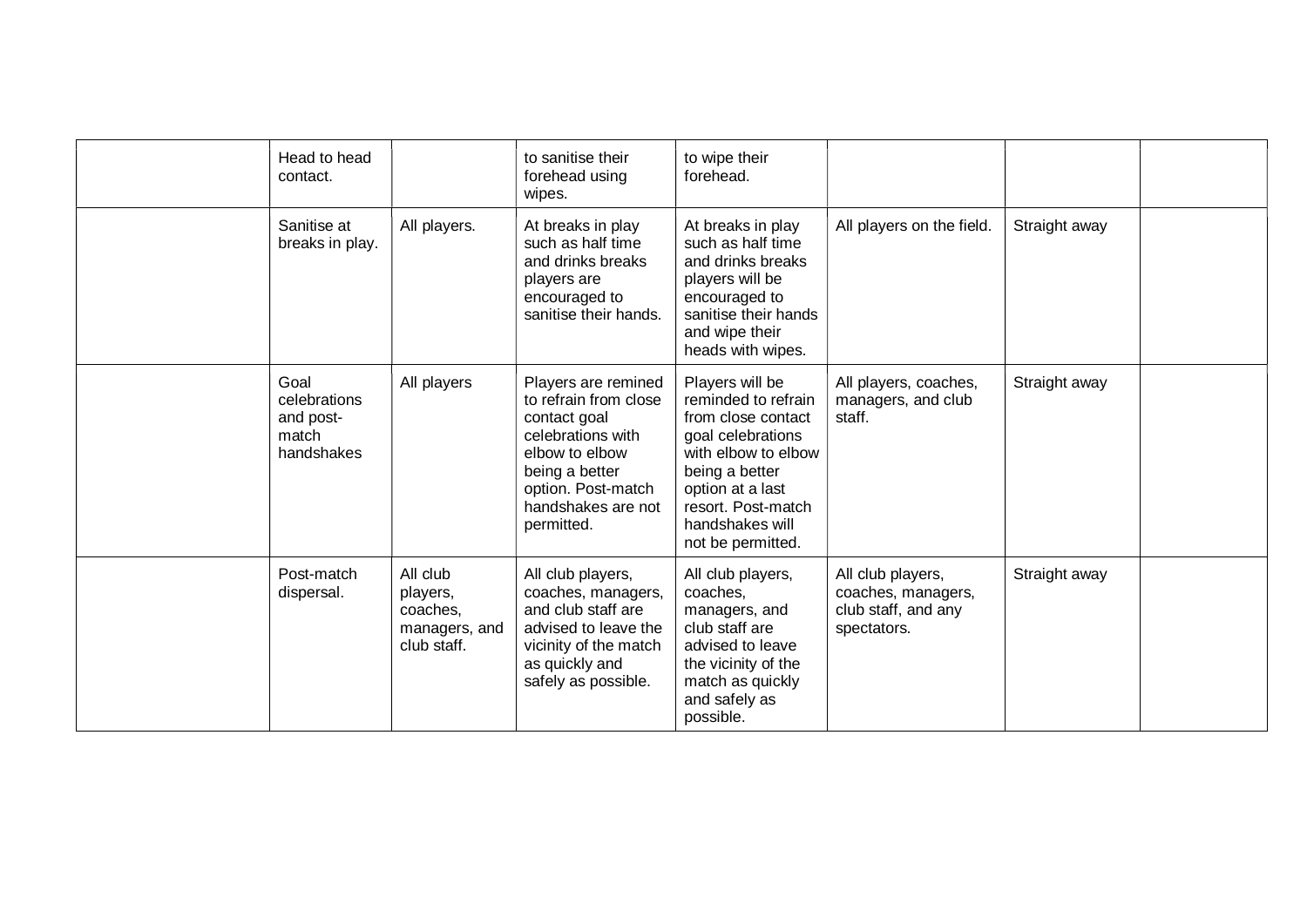|                         | Post-match<br>clean-up of all<br>rubbish.                                                                                                                                                                                                                                     | All club<br>players,<br>coaches,<br>managers, and<br>club staff  | All players should<br>take away all their<br>own rubbish and<br>dispose of at home.                                                                                                                                                                                                                                                                                                                                                                           | All players will be<br>asked and<br>instructed to take<br>away all their own<br>rubbish and<br>dispose of at<br>home. Any rubbish<br>left after this will be<br>cleared away using<br>the correct PPE. | All players,<br>coaches, managers,<br>club staff | Straight away |         |
|-------------------------|-------------------------------------------------------------------------------------------------------------------------------------------------------------------------------------------------------------------------------------------------------------------------------|------------------------------------------------------------------|---------------------------------------------------------------------------------------------------------------------------------------------------------------------------------------------------------------------------------------------------------------------------------------------------------------------------------------------------------------------------------------------------------------------------------------------------------------|--------------------------------------------------------------------------------------------------------------------------------------------------------------------------------------------------------|--------------------------------------------------|---------------|---------|
| <b>Symptom checking</b> | The existence<br>of any COVID<br>19 symptoms<br>in the last 7<br>days and that<br>they have not<br>been in<br>contact with a<br>COVID <sub>19</sub><br>confirmed or<br>suspected<br>case in the last<br>14 days, and<br>that no one in<br>the same<br>household is<br>unwell. | All club<br>players,<br>coaches,<br>managers, and<br>club staff. | Conduct pre-event<br>observation and/or<br>questioning of all<br>players and coaches<br>about.<br>[1] The existence of<br>any COVID 19<br>symptoms in the last<br>7 days for example:<br>*New cough.<br>*Fever/temperature.<br>*shortness of<br>breath.<br>*Loss of smell.<br>*Red eyes or sticky<br>eyes.<br>*New abdominal<br>pain or diarrhoea.<br>*New blocked or<br>runny nose.<br>*New unusual<br>fatigue with muscle<br>and joint pains.<br>*Headache. | Parents/carers and<br>children will be<br>clear on<br>government<br>guidelines. Any<br>symptoms or<br>contact with Covid<br>19, stay at home.                                                          | All coaches and<br>players                       | Straight away | Ongoing |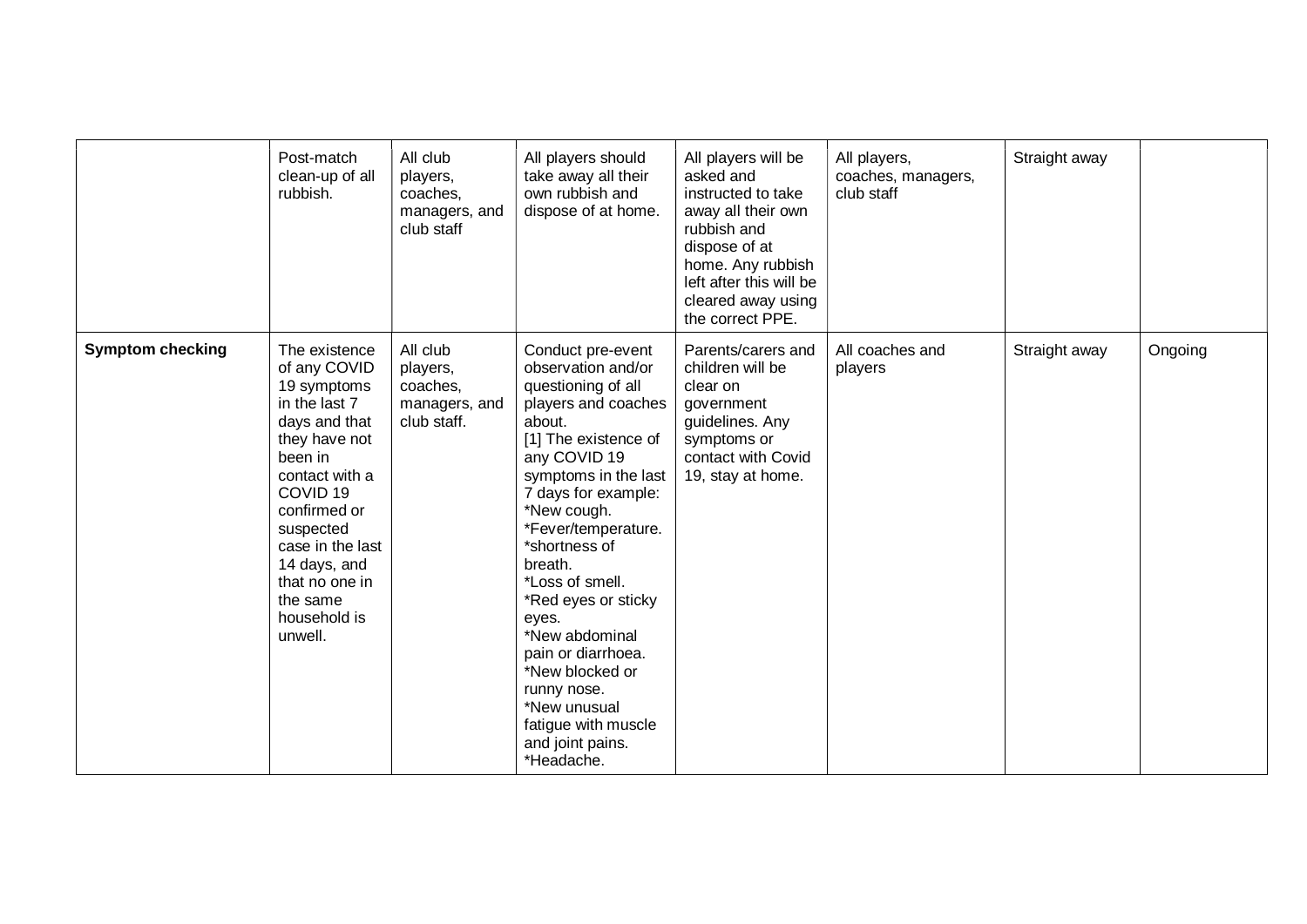|                |                           |                                                 | *Feeling unwell in<br>any other way.<br>2] That they have<br>not been inContact<br>with a COVID 19<br>confirmed or<br>suspected case in<br>the last 14 days,<br>and that no one in<br>the same household<br>is unwell. |                                                                                                                                                                                                                                                                                 |                            |                                                       |         |
|----------------|---------------------------|-------------------------------------------------|------------------------------------------------------------------------------------------------------------------------------------------------------------------------------------------------------------------------|---------------------------------------------------------------------------------------------------------------------------------------------------------------------------------------------------------------------------------------------------------------------------------|----------------------------|-------------------------------------------------------|---------|
| <b>Arrival</b> | <b>Track and</b><br>trace | All club<br>players,<br>coaches and<br>managers | Keep a register of all<br>training days and<br>matches. Sign in<br>using trace and<br>trace code.                                                                                                                      | Managers will keep<br>either a paper or<br>electronic copy of<br>attendance. This<br>needs to obtained<br>before start of play<br>and then kept for<br>21 days.                                                                                                                 | Managers                   | On training and<br>match days and<br>kept for 21 days | Ongoing |
| <b>Arrival</b> | Hygiene                   | All club<br>players,<br>coaches,<br>managers    | Train all players and<br>coaches on hand<br>hygiene,<br>disinfection, and<br>respiratory etiquette.                                                                                                                    | All equipment will<br>be disinfected prior<br>to arrival. All<br>players and<br>coaches will be<br>required to hand<br>sanitize on arrival,<br>during and at the<br>end of each<br>session and<br>throughout match<br>day play. All<br>players and staff<br>will be required to | All coaches and<br>players | Straight away                                         | Ongoing |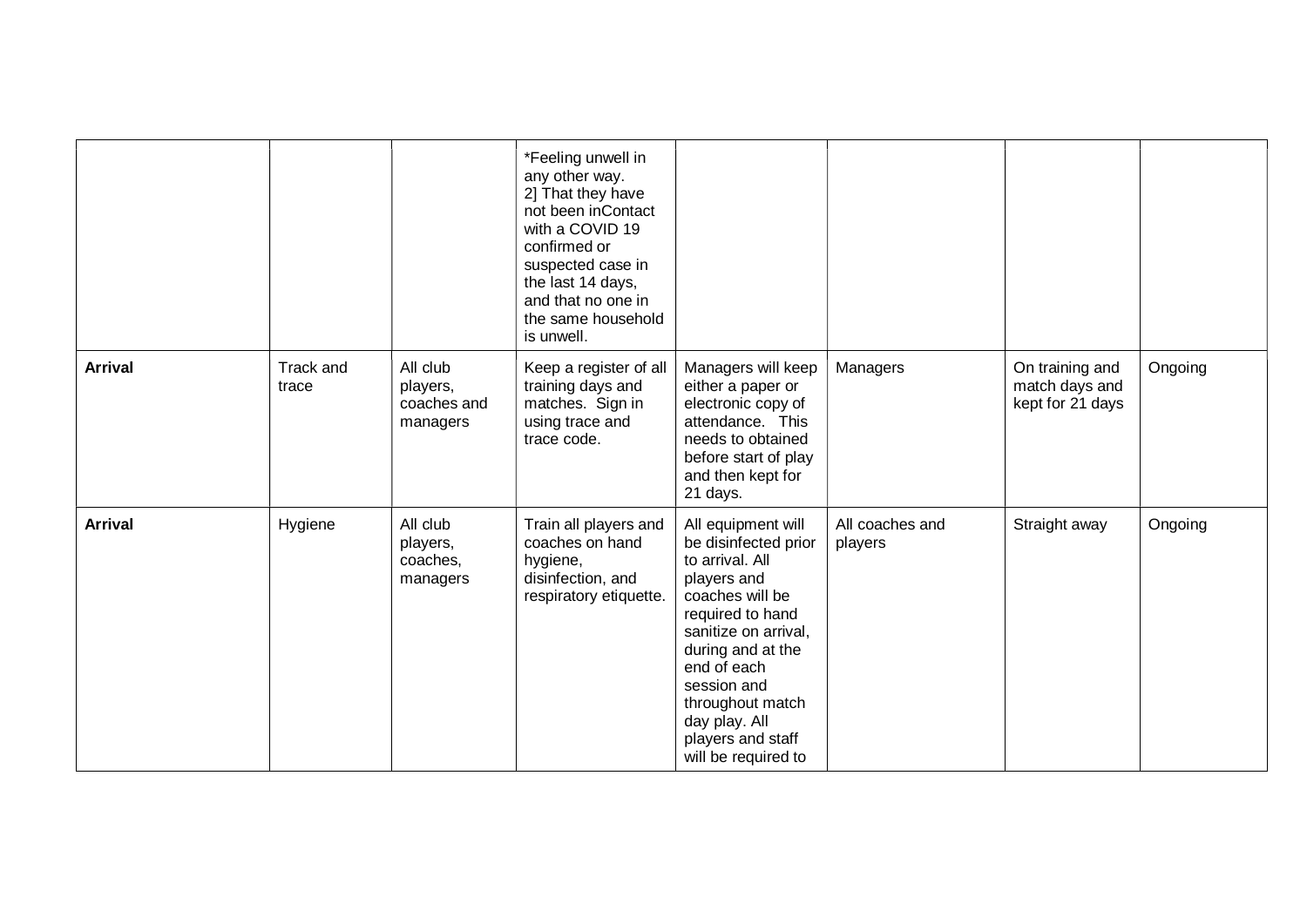|                         |                                              |                                                                                                                                                            | bring their own<br>personal hand<br>sanitisers. The club<br>will provide<br>antibacterial spray<br>for the cleaning of<br>all equipment.<br>Gloves for staff will<br>also be provided by<br>the club.                                                                                                      |                                        |               |         |
|-------------------------|----------------------------------------------|------------------------------------------------------------------------------------------------------------------------------------------------------------|------------------------------------------------------------------------------------------------------------------------------------------------------------------------------------------------------------------------------------------------------------------------------------------------------------|----------------------------------------|---------------|---------|
| Parking<br>arrangements | All club<br>players,<br>coaches,<br>managers | Awareness and<br>prevention must be<br>considered from<br>arrival. Where<br>possible arrange<br>social distancing in<br>relation to car<br>parking spaces. | Players will be told<br>to arrive no more<br>than 10/15 minutes<br>before the session<br>is due to start.                                                                                                                                                                                                  | All club players,<br>coaches, managers | Straight away | Ongoing |
| Pre-training<br>groups  | All club<br>players,<br>coaches,<br>managers | Players and team<br>staff should not<br>congregate and<br>should ideally stay<br>in cars until just<br>before the session<br>starts.                       | Players and staff<br>will be told to arrive<br>10/15 minutes<br>before session or<br>match day they will<br>need turn up at the<br>required time<br>stated in the squad<br>message. But to<br>stay with their<br>vehicle until just<br>before the start of<br>the session or<br>meet time on<br>match day. | All coaches and<br>players             | Straight away | Ongoing |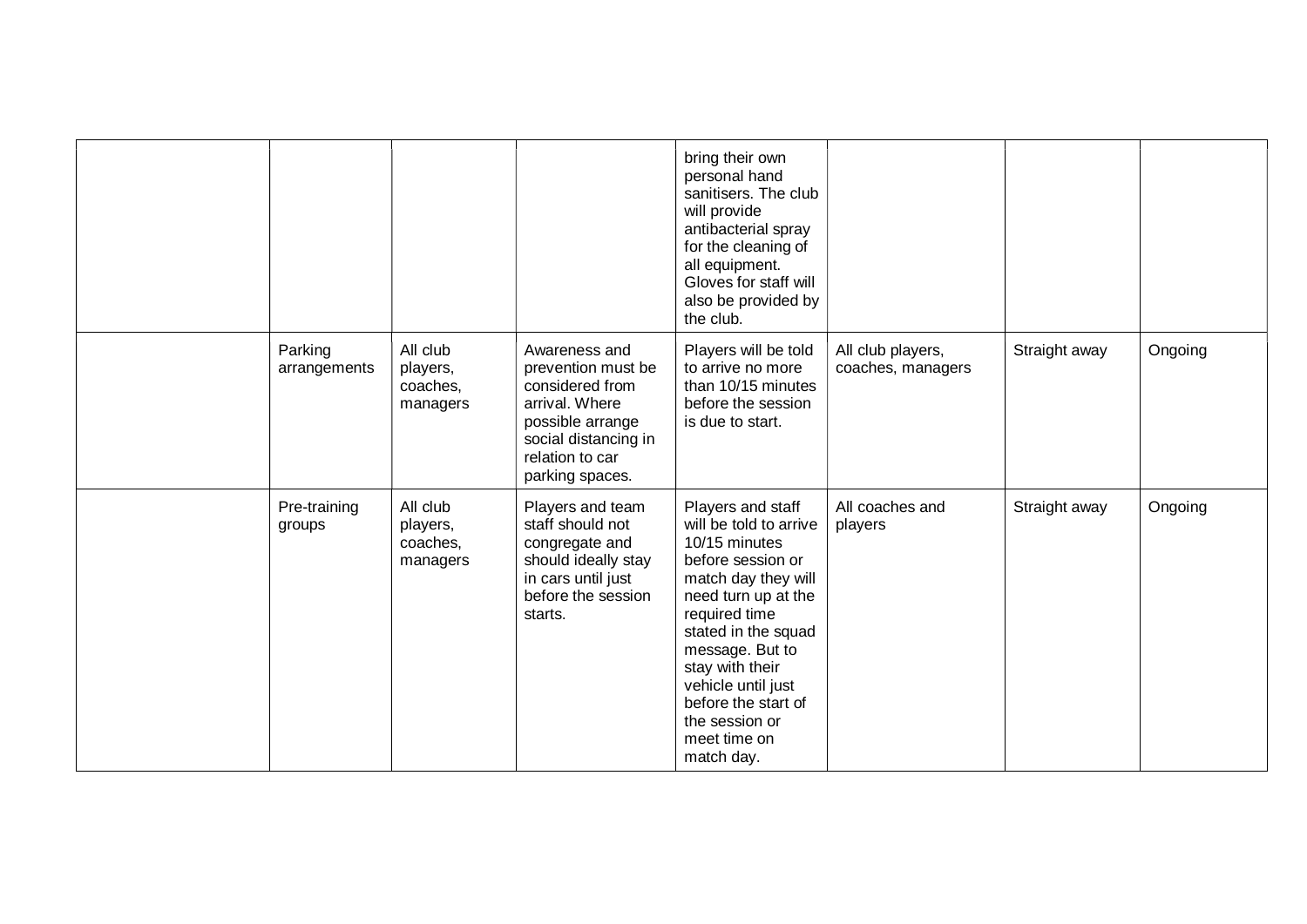|                                                                                                             | Car-sharing                                                    | All club<br>players,<br>coaches,<br>managers,<br>parents and<br>carers | Share most recent<br>guidance regarding<br>car sharing with<br>parents/carers. As<br>of 24/3/21 car<br>shares should only<br>be within the<br>household or<br>support bubble.          | Ensure parents/<br>carers follow<br>Government<br>guidance. Pirton<br>residents<br>encouraged to<br>walk/cycle/park<br>elsewhere to free<br>up car park space.            | All coaches and<br>players, parents and<br>carers | Straight away | Ongoing |
|-------------------------------------------------------------------------------------------------------------|----------------------------------------------------------------|------------------------------------------------------------------------|----------------------------------------------------------------------------------------------------------------------------------------------------------------------------------------|---------------------------------------------------------------------------------------------------------------------------------------------------------------------------|---------------------------------------------------|---------------|---------|
| Use and availability of<br>personal protective<br>equipment (PPE) -<br>sanitiser/masks/gloves<br><b>etc</b> | Player and<br>coach hand<br>sanitiser and<br>wipes             | All club<br>players,<br>coaches,<br>managers                           | All players and club<br>officials to have their<br>own hand sanitiser.                                                                                                                 | Players and club<br>officials have their<br>own hand sanitiser.                                                                                                           | All coaches and<br>players                        | Straight away | Ongoing |
|                                                                                                             | Masks and<br>gloves for all<br>staff                           | All club<br>players,<br>coaches,<br>managers                           | These should be<br>provided by the club<br>or by staff where the<br>risk assessment<br>deems these items<br>necessary, e.g.:<br>bagging of rubbish<br>or whilst cleaning<br>equipment. | The club will<br>provide the use of<br>gloves and masks<br>for all staff if<br>needed. Each<br>team will be given<br>a bag of PPE.                                        | The club itself                                   | Straight away | Ongoing |
| <b>Equipment</b>                                                                                            | Limit team<br>shared<br>equipment and<br>sanitise<br>regularly | All club<br>players,<br>coaches,<br>managers                           | Only equipment<br>deemed as essential<br>should be used<br>during training and<br>match day play. Any<br>equipment used by<br>a player should be<br>thoroughly<br>cleaned/sanitised    | Coaches to limit<br>equipment used<br>and to sanitise all<br>balls and any<br>equipment used<br>before and after<br>each session or<br>match day play<br>with dirty wipes | All coaches and<br>players                        | Straight away | Ongoing |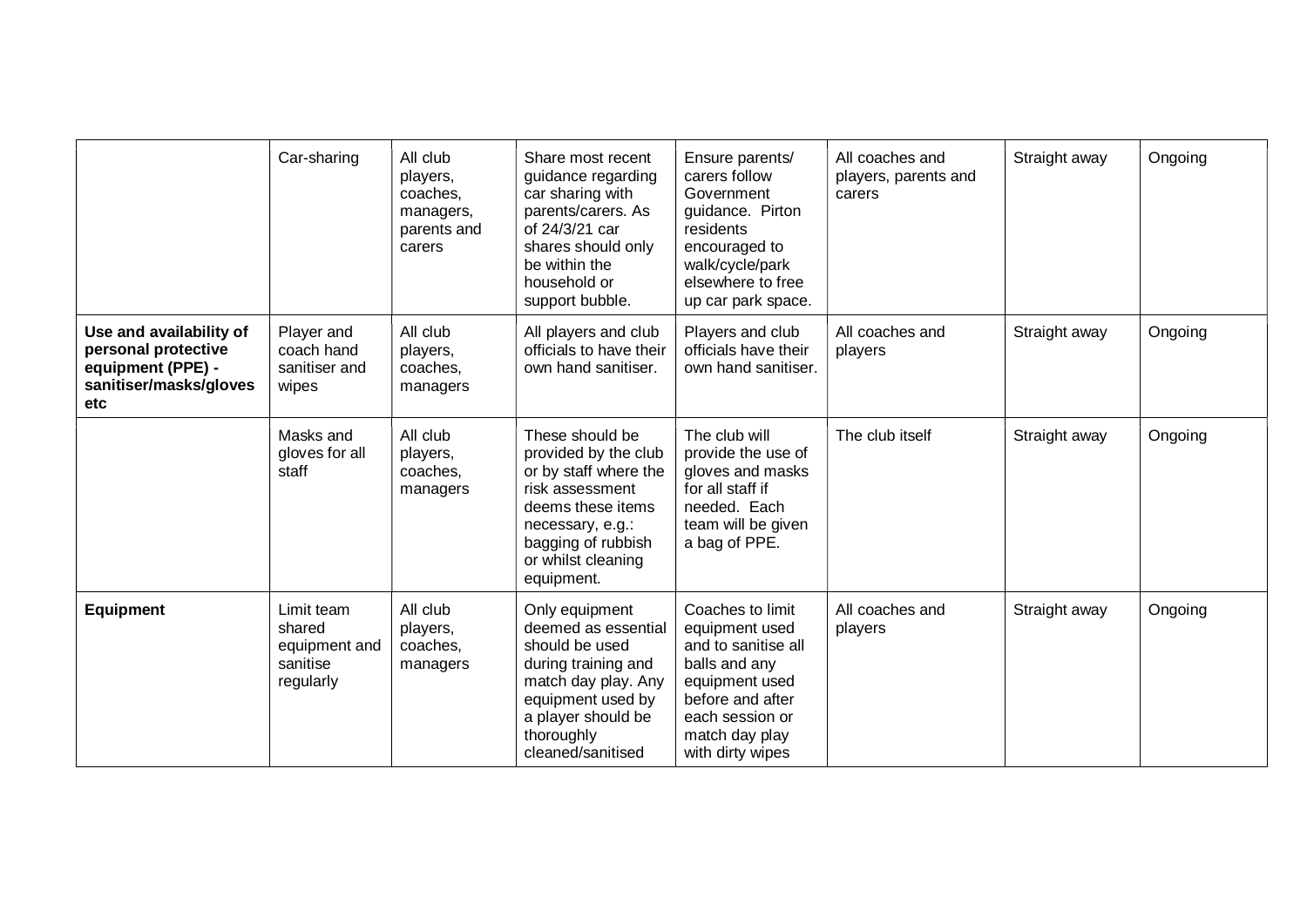|                       |               |                                              | before it can be<br>used again.<br>The use of team<br>shared equipment<br>balls, cones etc<br>should be limited<br>whenever possible<br>to one group of<br>players at a time<br>and sanitised<br>between uses.<br>Any towels or<br>clothes should be<br>taken home by<br>players and staff<br>and laundered after<br>all sessions or<br>workouts and match<br>day play. | and gloves going<br>into a dirty bag and<br>disposed of<br>accordingly.<br>When a ball goes<br>out of play players<br>will only be allowed<br>to fetch the ball<br>and by only using<br>their feet. Once<br>they have returned<br>to the area of play,<br>they must ONLY<br>kick the ball back in<br>NO throw ins<br>allowed in training.<br>Match day play will<br>be different. To<br>minimise any cross<br>contamination<br>clean sanitised<br>balls will be placed<br>around the pitch<br>and the ball that<br>has gone out will<br>be cleaned and<br>returned to the side<br>of the pitch ready<br>to use again. |               |         |
|-----------------------|---------------|----------------------------------------------|-------------------------------------------------------------------------------------------------------------------------------------------------------------------------------------------------------------------------------------------------------------------------------------------------------------------------------------------------------------------------|-----------------------------------------------------------------------------------------------------------------------------------------------------------------------------------------------------------------------------------------------------------------------------------------------------------------------------------------------------------------------------------------------------------------------------------------------------------------------------------------------------------------------------------------------------------------------------------------------------------------------|---------------|---------|
| <b>Food and drink</b> | Water bottles | All club<br>players,<br>coaches,<br>managers | Players and staff<br>should bring their<br>own personalised<br>water bottles to all<br>team activities.                                                                                                                                                                                                                                                                 | All players and<br>staff to bring their<br>own named water<br>bottle Players bags<br>will be set out two                                                                                                                                                                                                                                                                                                                                                                                                                                                                                                              | Straight away | Ongoing |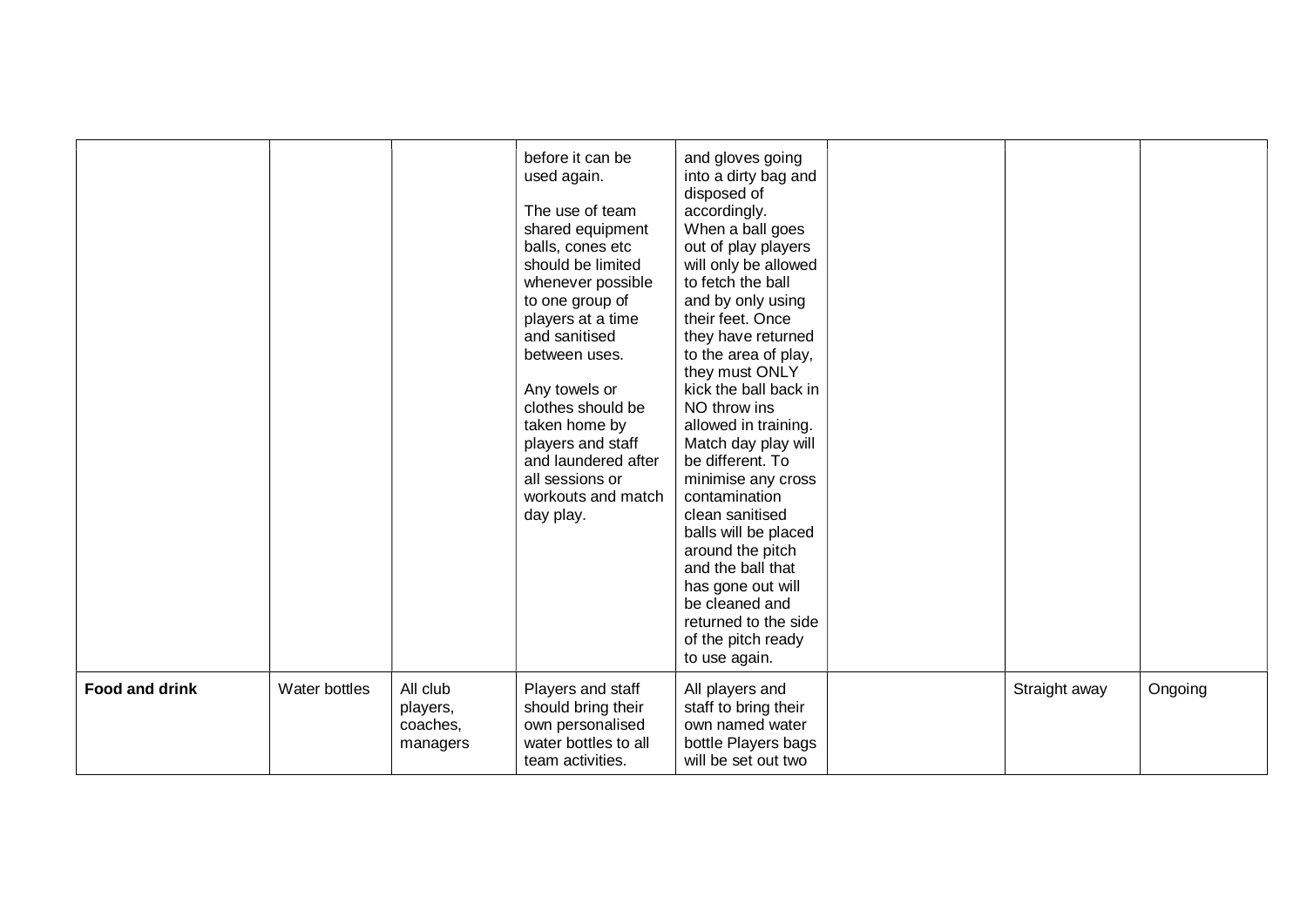|                                         |                                     |                                                                | Individuals should<br>take home their<br>bottles for cleaning/<br>sanitisation or<br>disposing of in the<br>correct manor. | metres apart from<br>each other on a<br>cone in a line/circle<br>away from the area<br>that training, or<br>match day play is<br>taking place.                                                                                                                                                                                                                                             |                                                          |               |         |
|-----------------------------------------|-------------------------------------|----------------------------------------------------------------|----------------------------------------------------------------------------------------------------------------------------|--------------------------------------------------------------------------------------------------------------------------------------------------------------------------------------------------------------------------------------------------------------------------------------------------------------------------------------------------------------------------------------------|----------------------------------------------------------|---------------|---------|
|                                         | Food                                | All club<br>players,<br>coaches,<br>managers                   | Ideally food should<br>not be consumed on<br>pitch side among<br>players.                                                  | Food consumption<br>among players to<br>be discouraged<br>near pitch                                                                                                                                                                                                                                                                                                                       | All coaches and<br>players                               | Straight away | Ongoing |
| <b>Kitchen selling</b><br>drinks/snacks | The kitchen is<br>closed.           |                                                                |                                                                                                                            |                                                                                                                                                                                                                                                                                                                                                                                            |                                                          |               |         |
| <b>Toilets</b>                          | Social<br>distancing and<br>hygiene | All club<br>players,<br>coaches,<br>managers and<br>spectators | All club players,<br>coaches, managers                                                                                     | One male toilet is<br>now designated as<br>a Unisex toilet and<br>only one person at<br>a time is allowed<br>in.<br>The toilet will be<br>cleaned after<br>Saturday games<br>and after Sunday<br>games.<br>Note that the hot<br>water taps may not<br>be used - they run<br>from the immersion<br>heater which is not<br>currently in use, so<br>there is a risk of<br>legionella disease. | All club players,<br>coaches, managers<br>and spectators | Immediately   | Ongoing |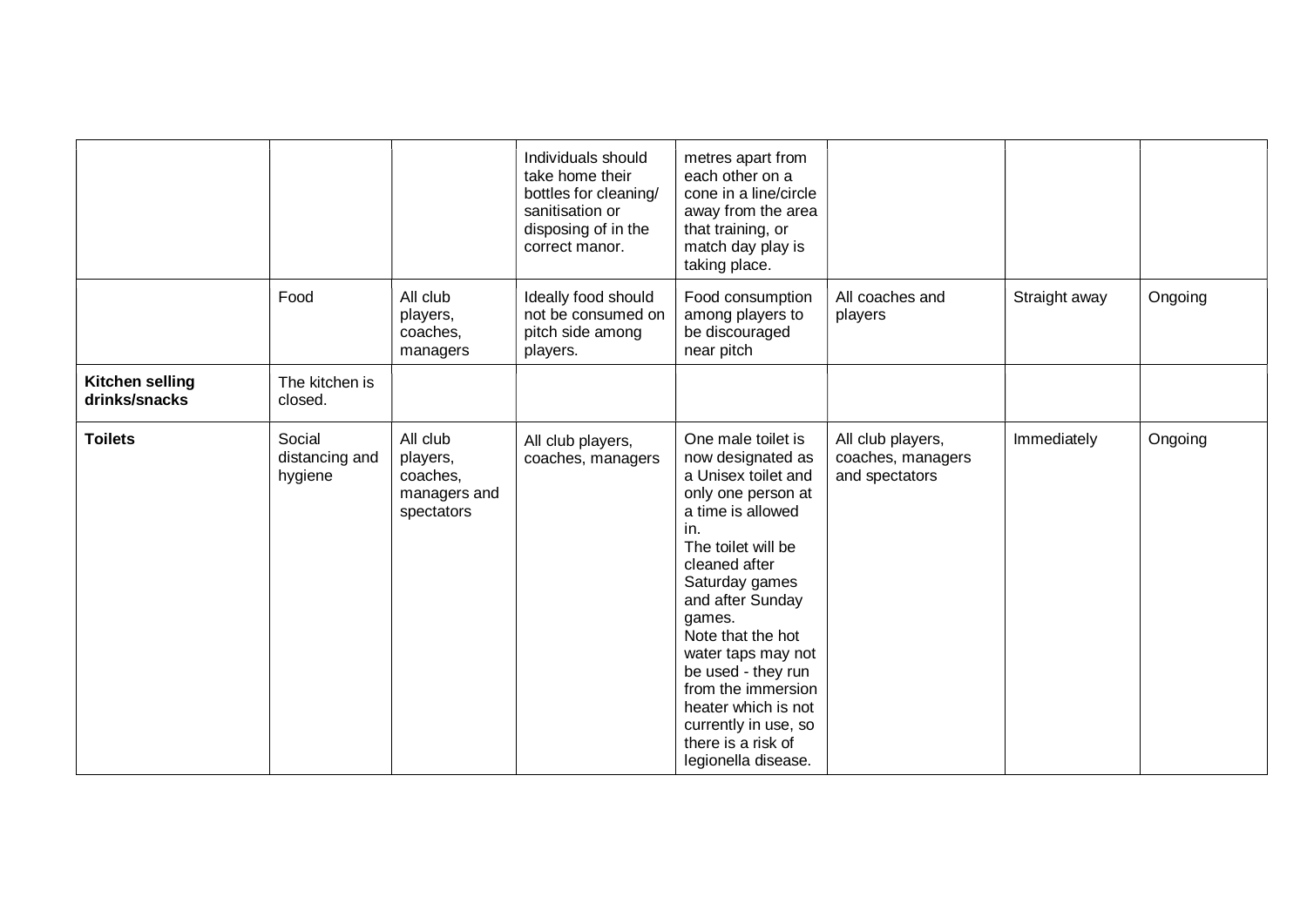|                       |                                                                                                                                                     |                                                             |                                                                                                                                        | Hand sanitiser is<br>provided and<br>should be used on<br>entry and exit.<br>There will be no<br>access from the<br>corridor into the<br>main lounge. |                                           |               |         |
|-----------------------|-----------------------------------------------------------------------------------------------------------------------------------------------------|-------------------------------------------------------------|----------------------------------------------------------------------------------------------------------------------------------------|-------------------------------------------------------------------------------------------------------------------------------------------------------|-------------------------------------------|---------------|---------|
| <b>Player conduct</b> | Players must<br>refrain from<br>spitting and<br>the use of<br>chewing gum.<br>Sneezing or<br>coughing in<br>upper sleeve<br>then hand<br>sanitiser. | All club<br>players,<br>coaches,<br>managers                | Ensure instruction is<br>clearly delivered to<br>players and staff.                                                                    | Ensure instruction<br>is clearly delivered<br>to players and staff<br>and players know<br>to abide by the<br>rules.                                   | All coaches and<br>players                | Straight away | Ongoing |
|                       | Shouting                                                                                                                                            | All club<br>players,<br>coaches,<br>managers,<br>spectators | Shouting to be<br>discouraged.                                                                                                         | Ensure instruction<br>is clearly delivered<br>to players and<br>staff.                                                                                | All coaches and<br>players and spectators | Straight away | Ongoing |
|                       | <b>No</b><br>handshakes or<br>celebrations                                                                                                          | All club<br>players,<br>coaches,<br>managers                | Players should<br>refrain from Physical<br>contact, including<br>handshakes, high<br>fives, chest bumps,<br>and group<br>celebrations. | Ensure instruction<br>is clearly delivered<br>to players and<br>staff.                                                                                | All coaches and<br>players                | Straight away | Ongoing |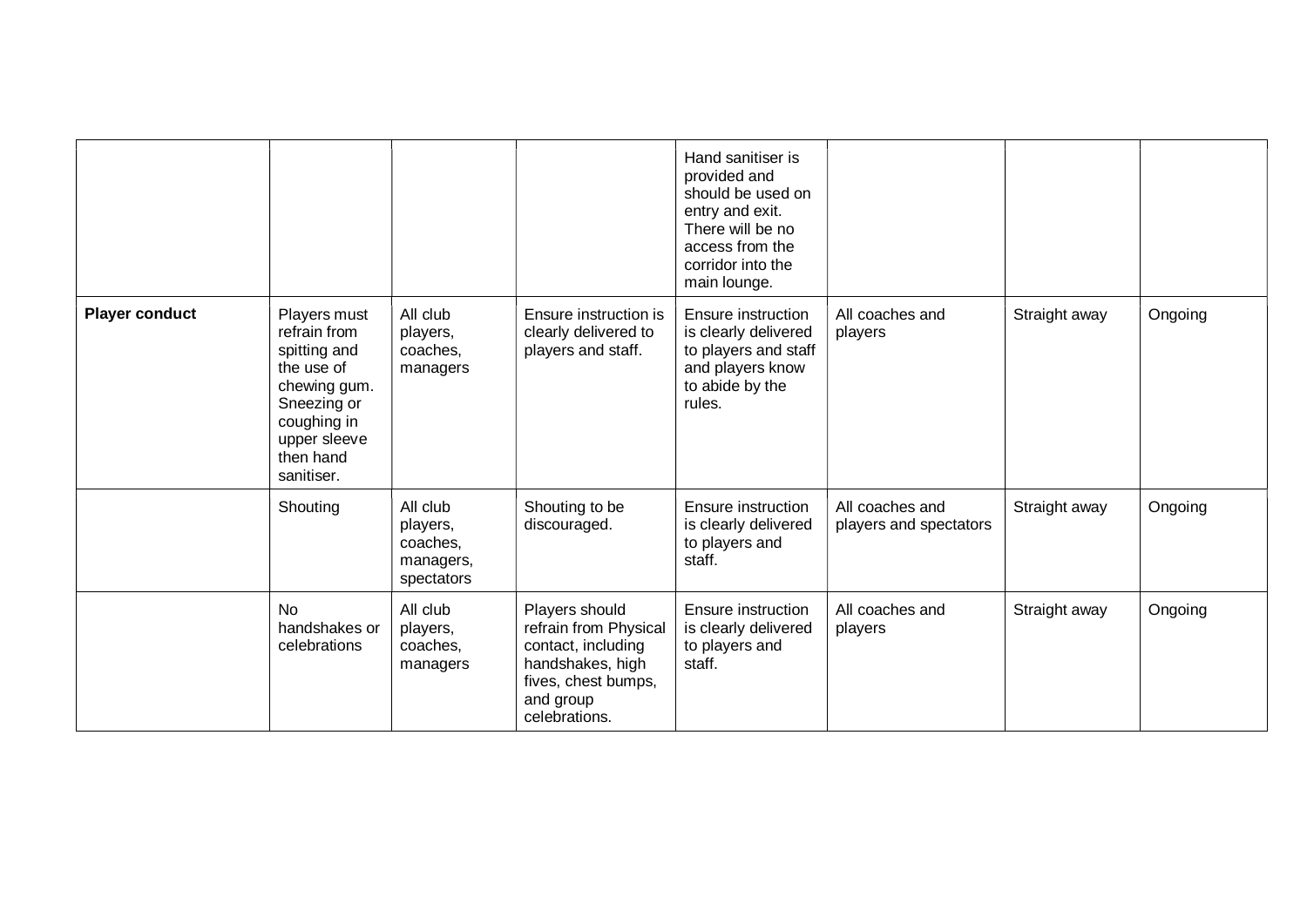| <b>Spectators</b>          | 23/3/21<br>Guidance<br>states no<br>spectators are<br>allowed,<br>however for<br>safeguarding<br>reasons we<br>permit one per<br>player at under<br>18 trainings<br>and matches.<br>The one adult<br>per player<br>must then<br>observe<br>socially<br>distance rules<br>as per<br>Government<br>guidance.<br>Spectators not<br>to touch/kick<br>ball if it goes<br>off pitch.<br>No spectators<br>at Adult<br>matches. | All club<br>players,<br>coaches,<br>managers, and<br>spectators | Maintain social<br>distancing away<br>from the session<br>and match day play.<br>This is harder to<br>enforce due to the<br>open recreation<br>ground, but we have<br>sent a firm message<br>to all teams and<br>away teams. | Respect barrier will<br>keep spectators at<br>a 2 metre distance<br>from the match<br>game.                                         | All coaches and<br>staff/volunteers | Straight away | Ongoing |
|----------------------------|-------------------------------------------------------------------------------------------------------------------------------------------------------------------------------------------------------------------------------------------------------------------------------------------------------------------------------------------------------------------------------------------------------------------------|-----------------------------------------------------------------|------------------------------------------------------------------------------------------------------------------------------------------------------------------------------------------------------------------------------|-------------------------------------------------------------------------------------------------------------------------------------|-------------------------------------|---------------|---------|
| <b>First Aid provision</b> | <b>First Aider</b><br><b>PPE</b>                                                                                                                                                                                                                                                                                                                                                                                        | All club<br>players,<br>coaches,<br>managers                    | Consider the first<br>Aid provision and<br>arrangements for<br>first aiders. All First<br>Aiders to read the<br>updated FA                                                                                                   | Only essential first<br>aid to be given until<br>such time that its<br>deemed safe to<br>resume to normal.<br>If the incident is of | <b>First Aiders</b>                 | Straight away | Ongoing |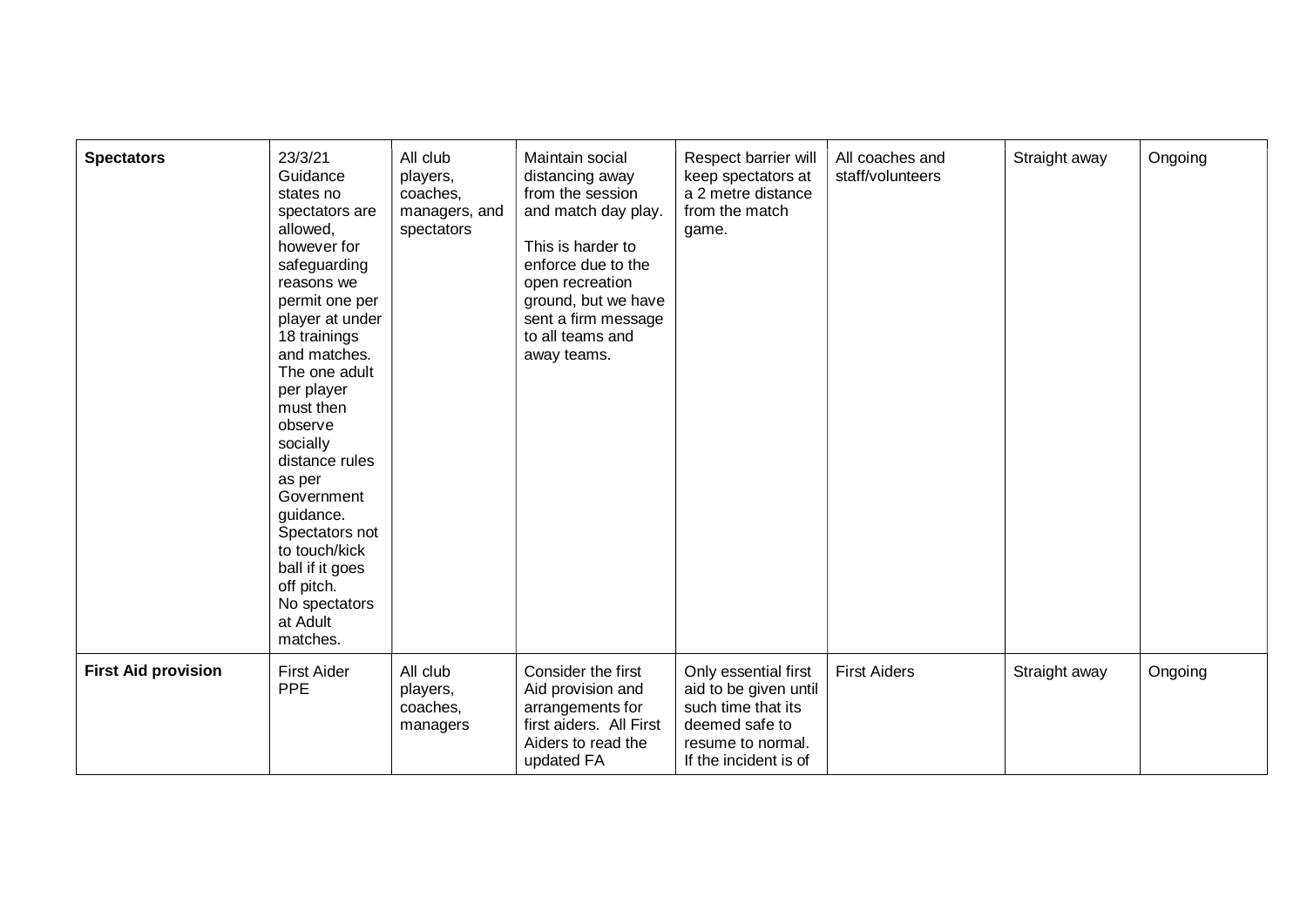|  | guidance as of<br>24/3/21 and to<br>confirm this with the<br>CWO. | a serious nature<br>medical attention<br>will be called.<br>The team First<br>Aider will be<br>required to wear<br>face mask, gloves<br>If the incident is too<br>great, then call for<br>medical help. The<br>first aider will<br>always be pre-<br>prepared with<br>relevant PPE so to<br>be ready. The<br>guidance is for face<br>masks to worn and<br>changed after 4<br>hours unless<br>compromised for<br>any reason then it<br>should be changed<br>straight away. The<br>nominated First |  |  |
|--|-------------------------------------------------------------------|--------------------------------------------------------------------------------------------------------------------------------------------------------------------------------------------------------------------------------------------------------------------------------------------------------------------------------------------------------------------------------------------------------------------------------------------------------------------------------------------------|--|--|
|  |                                                                   |                                                                                                                                                                                                                                                                                                                                                                                                                                                                                                  |  |  |
|  |                                                                   | Aider should be the<br>only person to                                                                                                                                                                                                                                                                                                                                                                                                                                                            |  |  |
|  |                                                                   | touch the medical<br>kit and its contents,                                                                                                                                                                                                                                                                                                                                                                                                                                                       |  |  |
|  |                                                                   | and be responsible<br>for cleaning of any                                                                                                                                                                                                                                                                                                                                                                                                                                                        |  |  |
|  |                                                                   | equipment used                                                                                                                                                                                                                                                                                                                                                                                                                                                                                   |  |  |
|  |                                                                   | i.e. ice spray etc.<br>This person will                                                                                                                                                                                                                                                                                                                                                                                                                                                          |  |  |
|  |                                                                   | also keep the bag<br>with them after                                                                                                                                                                                                                                                                                                                                                                                                                                                             |  |  |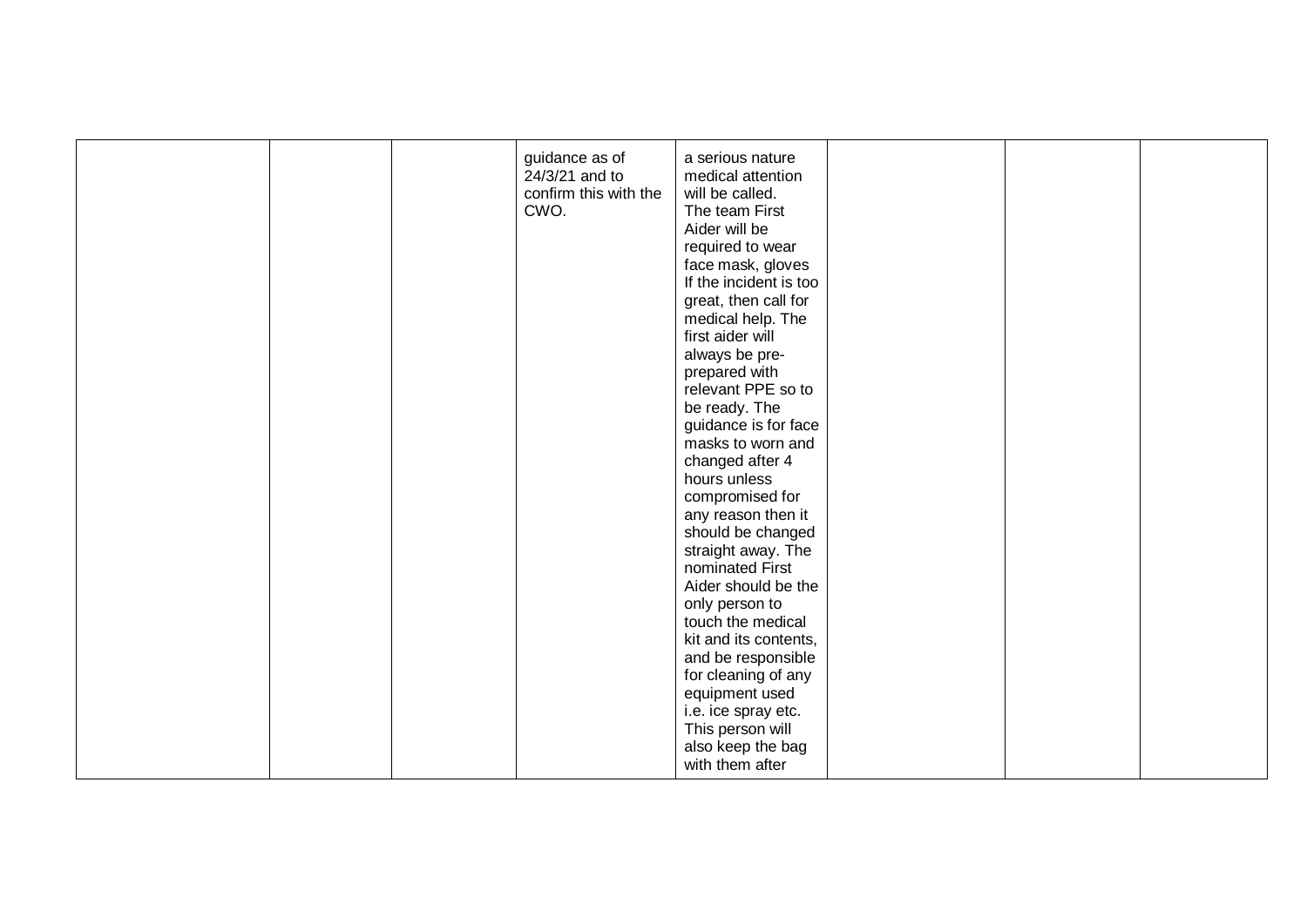|                                |                                          |                                     |                                                                                                                                                                                                      | training and match<br>play and take<br>home with them.<br>We will keep a log<br>of medical first aid<br>giving and close<br>contact with and<br>player or staff as to<br>have all info<br>available for NHS<br>track and trace if<br>so needed.                                                      |                            |                |                |
|--------------------------------|------------------------------------------|-------------------------------------|------------------------------------------------------------------------------------------------------------------------------------------------------------------------------------------------------|------------------------------------------------------------------------------------------------------------------------------------------------------------------------------------------------------------------------------------------------------------------------------------------------------|----------------------------|----------------|----------------|
| <b>Access to defibrillator</b> | Access during<br>matches and<br>training | <b>First Aiders</b>                 | Move to area in the<br>club house that is<br>open                                                                                                                                                    | The defibrillator will<br>be stored for the<br>time being in the<br>Away dressing<br>room.                                                                                                                                                                                                           | <b>First Aiders</b>        | When necessary | As appropriate |
| Post event                     | Cleaning                                 | All club<br>coaches and<br>managers | Team staff should<br>clean and dispose of<br>all rubbish from<br>player seating or<br>side-line areas when<br>departing sessions<br>or match day play<br>using dedicated<br>PPE and refuse<br>sacks. | All players have<br>their own match<br>day kit and training<br>kit and should<br>arrive at either<br>session or match<br>fully kitted up and<br>ready to go. All<br>players will be<br>responsible for<br>cleaning any<br>rubbish that they<br>have left. Any<br>rubbish not cleared<br>away by each | All coaches and<br>players | Straight away  | Ongoing        |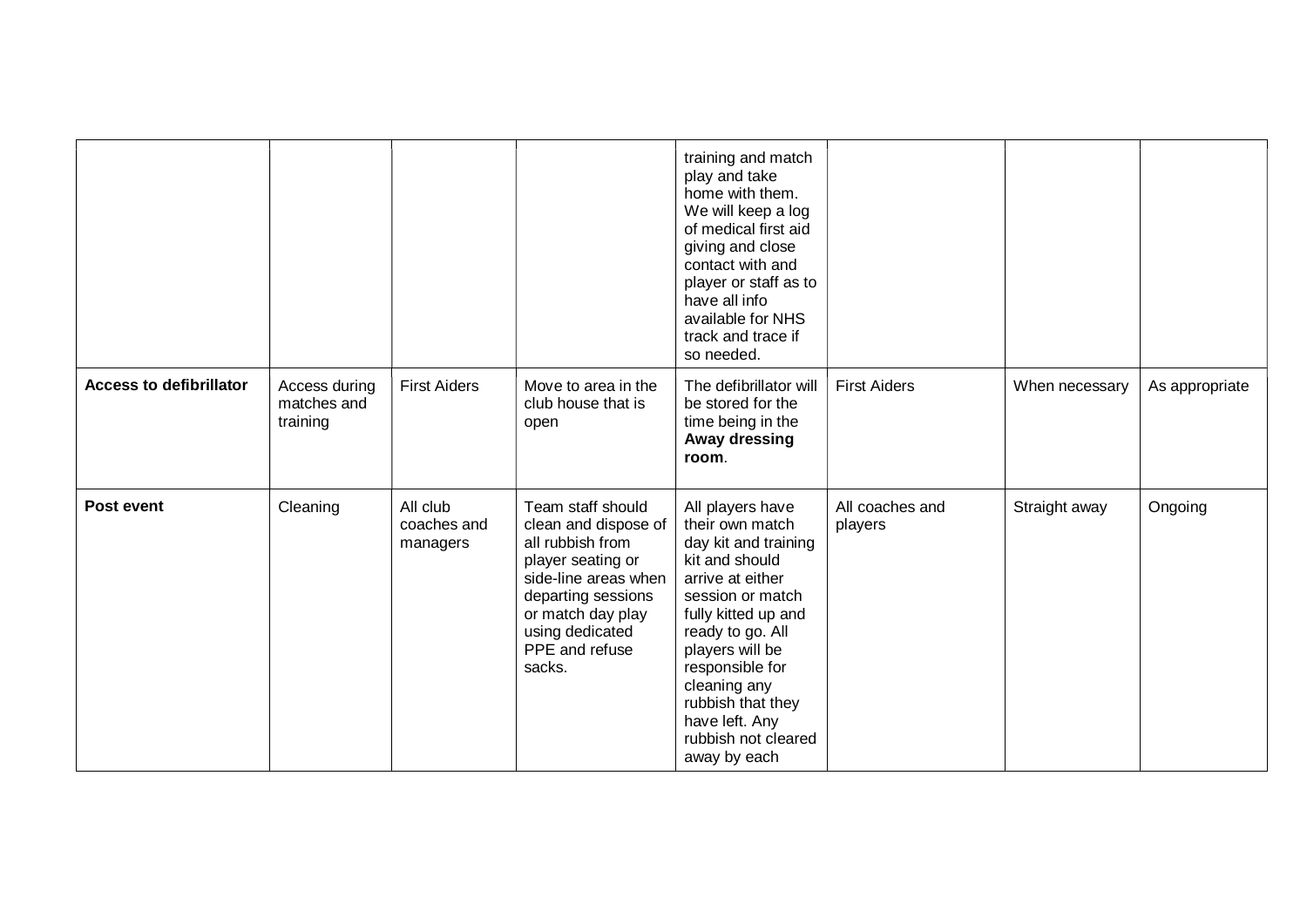|                      |                                                                                                            |                                              |                                                                                                                                                                                                      | individual will be<br>required to be<br>cleared using the<br>correct PPE and<br>refuse sacks and<br>disposed of<br>accordingly                                                                                                         |                            |                  |         |
|----------------------|------------------------------------------------------------------------------------------------------------|----------------------------------------------|------------------------------------------------------------------------------------------------------------------------------------------------------------------------------------------------------|----------------------------------------------------------------------------------------------------------------------------------------------------------------------------------------------------------------------------------------|----------------------------|------------------|---------|
|                      | <b>No</b><br>congregation                                                                                  | All club<br>players,<br>coaches,<br>managers | Players and team<br>staff should quickly<br>exit the session and<br>match day play<br>location after the<br>event and go<br>directly to their cars<br>without<br>congregating with<br>other players. | Ensure instruction<br>is clearly delivered<br>to players and<br>staff.                                                                                                                                                                 | All coaches and<br>players | Straight away    | Ongoing |
| <b>Insurance</b>     | All insurances<br>to be in place<br>along with<br>public liability.                                        | All players and<br>staff.                    | All insurances to be<br>in place along with<br>public liability.                                                                                                                                     | All insurance in<br>place along with<br>public liability.                                                                                                                                                                              | Club board                 | Already in place | done    |
| <b>Positive test</b> | Anyone who<br>tests positive,<br>the club would<br>need to<br>comply with<br><b>NHS Track</b><br>and Trace | All players and<br>staff.                    | All players and staff<br>attending training or<br>matches will be<br>recorded along with<br>contact details by<br>the club and held for<br>the required 21 days<br>by the club.                      | All players and<br>staff attending<br>training or matches<br>will be recorded<br>along with contact<br>details and held by<br>the club for 21<br>days. All members<br>would be notified of<br>any positive test<br>immediately and all | All players and staff      | Straight away    | Ongoing |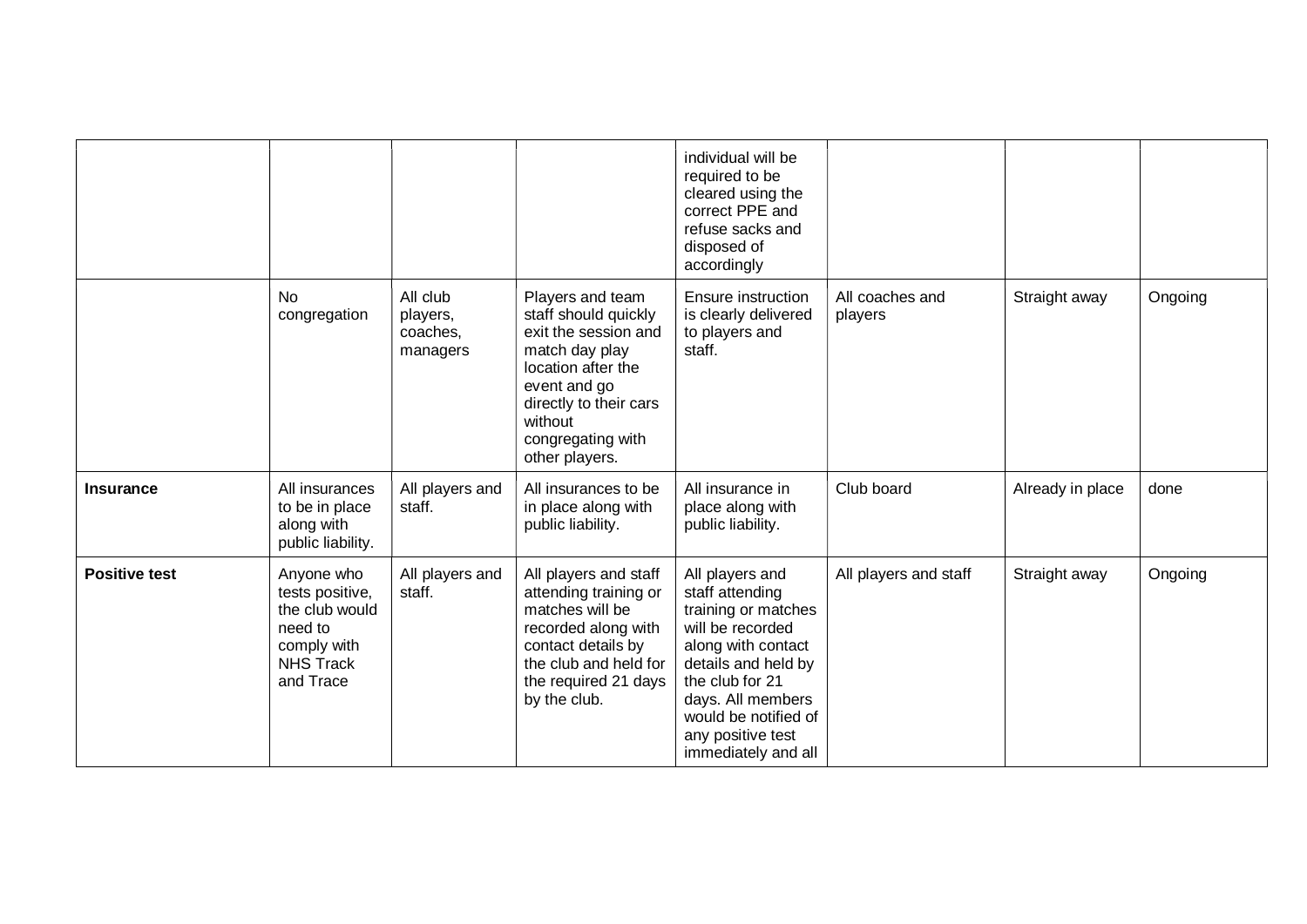|                                                                               |                                                                                                                                      |                          |                                                                                                                                                                                       | equipment<br>quarantined<br>straight away.                                                                                                                  |                                                                                        |               |         |
|-------------------------------------------------------------------------------|--------------------------------------------------------------------------------------------------------------------------------------|--------------------------|---------------------------------------------------------------------------------------------------------------------------------------------------------------------------------------|-------------------------------------------------------------------------------------------------------------------------------------------------------------|----------------------------------------------------------------------------------------|---------------|---------|
| Match day payments,<br>fines, and signing on<br>fees, and referee<br>payments | Match day<br>subs.                                                                                                                   | All players              | Contactless<br>payments                                                                                                                                                               | Any payments will<br>be electronic and<br>via bank transfer.                                                                                                | All players                                                                            | Straight away | Ongoing |
|                                                                               | <b>Fines</b>                                                                                                                         |                          | Contactless<br>payments                                                                                                                                                               | All fines to be bank<br>transferred with<br>reference to their<br>name                                                                                      | All players                                                                            | Straight away | Ongoing |
|                                                                               | Signing on<br>fees                                                                                                                   | All players and<br>staff | Contactless<br>payment                                                                                                                                                                | All signing on fees<br>are to be bank<br>transferred with a<br>reference of their<br>name.                                                                  | All players                                                                            | Straight away | Ongoing |
|                                                                               | Referee<br>payments                                                                                                                  | Referees and<br>coaches  | Contactless<br>payment                                                                                                                                                                | A bank transfer will<br>be made to the<br>referee when we<br>confirm the match<br>with him/her prior<br>to the game.                                        | Club<br>secretary/Manager                                                              | Straight away | Ongoing |
| <b>Covid 19 officer</b>                                                       | A person/s<br>who would<br>oversee that<br>all measures<br>that have been<br>discussed in<br>the risk<br>assessment<br>have been put | All players and<br>staff | Appoint a covid 19<br>officer to oversee<br>that all measures<br>that have been<br>discussed in the risk<br>assessment have<br>been put into place<br>and are being<br>carried out in | As a club we have<br>appointed a covid<br>19 officer and an<br>assistant covid<br>officer to oversee<br>this role to cover all<br>youth and adult<br>teams. | Catherine Cardy<br>(Covid Officer)<br>Nathan Moorhouse<br>(Assistant Covid<br>Officer) | Straight away | Ongoing |